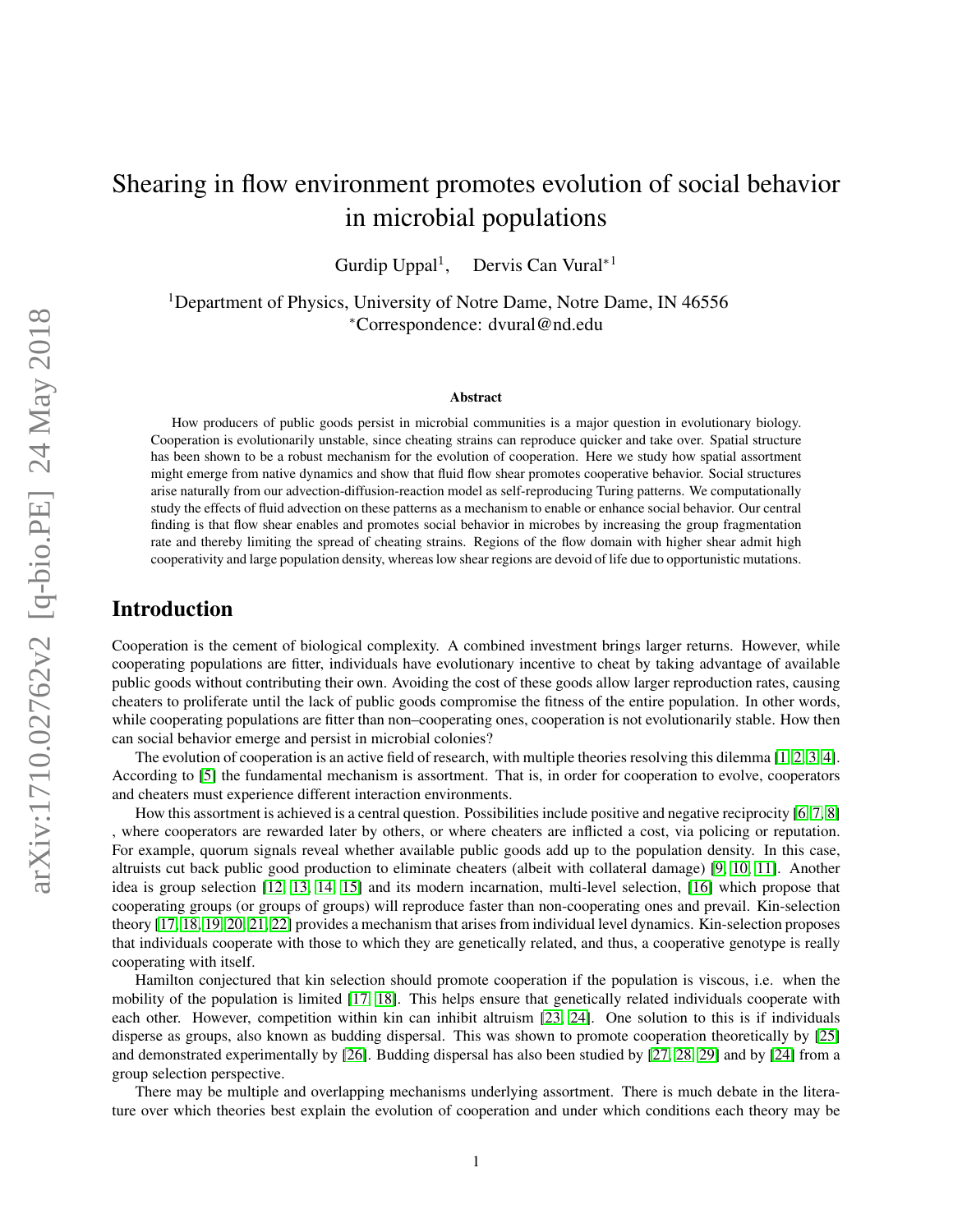<span id="page-1-0"></span>

Figure 1: **Schematics of our Model.** The microbes secrete two types of molecules into the environment. The first, a beneficial public good that promotes growth, and the second, a waste or harmful substance hinders growth. Cheating microbes produce less or none of the former, while benefiting from public goods secreted by the altruistic population.

applicable. There is still not agreement, for example, on whether kin-selection and group selection can be viewed as equivalent theories [\[22,](#page-14-6) [30\]](#page-14-14). According to [\[31,](#page-14-15) [32\]](#page-14-16), since relatedness need not impact certain group level selection events, such as various games between groups, group selection is distinct from kin selection. Also, individual and group level selection events are generally asynchronous in nature and therefore cannot be equivalent. However, the debate still goes on [\[30,](#page-14-14) [33,](#page-14-17) [34,](#page-14-18) [35\]](#page-14-19).

Typically, evolution of cooperation is quantitatively analyzed with the aid of game theoretic models applied to well-mixed populations, networks and other phenomenological spatial structures [\[36,](#page-14-20) [37,](#page-14-21) [38,](#page-15-0) [39\]](#page-15-1). While there are few models that take into account spatial proximity effects, [\[40,](#page-15-2) [41,](#page-15-3) [42,](#page-15-4) [43,](#page-15-5) [44\]](#page-15-6) and the influence of decay and diffusion of public goods [\[43,](#page-15-5) [45,](#page-15-7) [46\]](#page-15-8), how advective fluid flow influences social evolution remains mostly unexplored. The present study aims to fill this gap.

A flowing habitat can have a drastic effect on population dynamics [\[47,](#page-15-9) [48,](#page-15-10) [49,](#page-15-11) [50\]](#page-15-12). For example, a flowing open system can allow the coexistence of species despite their differential fitness [\[51\]](#page-15-13). Interactions between fluid shear and bacterial motility has been shown to lead to shear trapping [\[52,](#page-15-14) [53\]](#page-15-15) which causes preferential attachment to surfaces [\[53,](#page-15-15) [54\]](#page-15-16). Turbulent flows can also lead to a trade-off in nutrient uptake and the cost of locomotion due to chemotaxis [\[55\]](#page-15-17), and can drastically effect the population density [\[56,](#page-15-18) [57\]](#page-16-0). Most importantly, the reproductive successes of species (and individuals within a single species) are coupled over distance, through the secretion of toxins, goods, and signals [\[58,](#page-16-1) [59,](#page-16-2) [60\]](#page-16-3). The spatial distributions of all such fitness altering intermediaries depend on flow. Indeed, the experimental study by [\[61\]](#page-16-4) has shown that flow can help promote cooperation in bacterial biofilms. Thus, we are motivated to find out how flow plays a role in the evolution of cooperation.

Here we theoretically study how fluid dynamics molds the social behavior of a planktonic microbial population. Qualitatively stated, our evolutionary model has three assumptions: (1) Individuals secrete one waste compound and one public good. The former has no cost, whereas the latter does. (2) Mutations can vary the public good secretion rates of microbes, thereby producing a continuum of social behavior. (3) Microbes and their secretions diffuse and flow according to the laws of fluid dynamics.

Under these assumptions, we find, through computer simulations and analytical theory, that bacteria self organize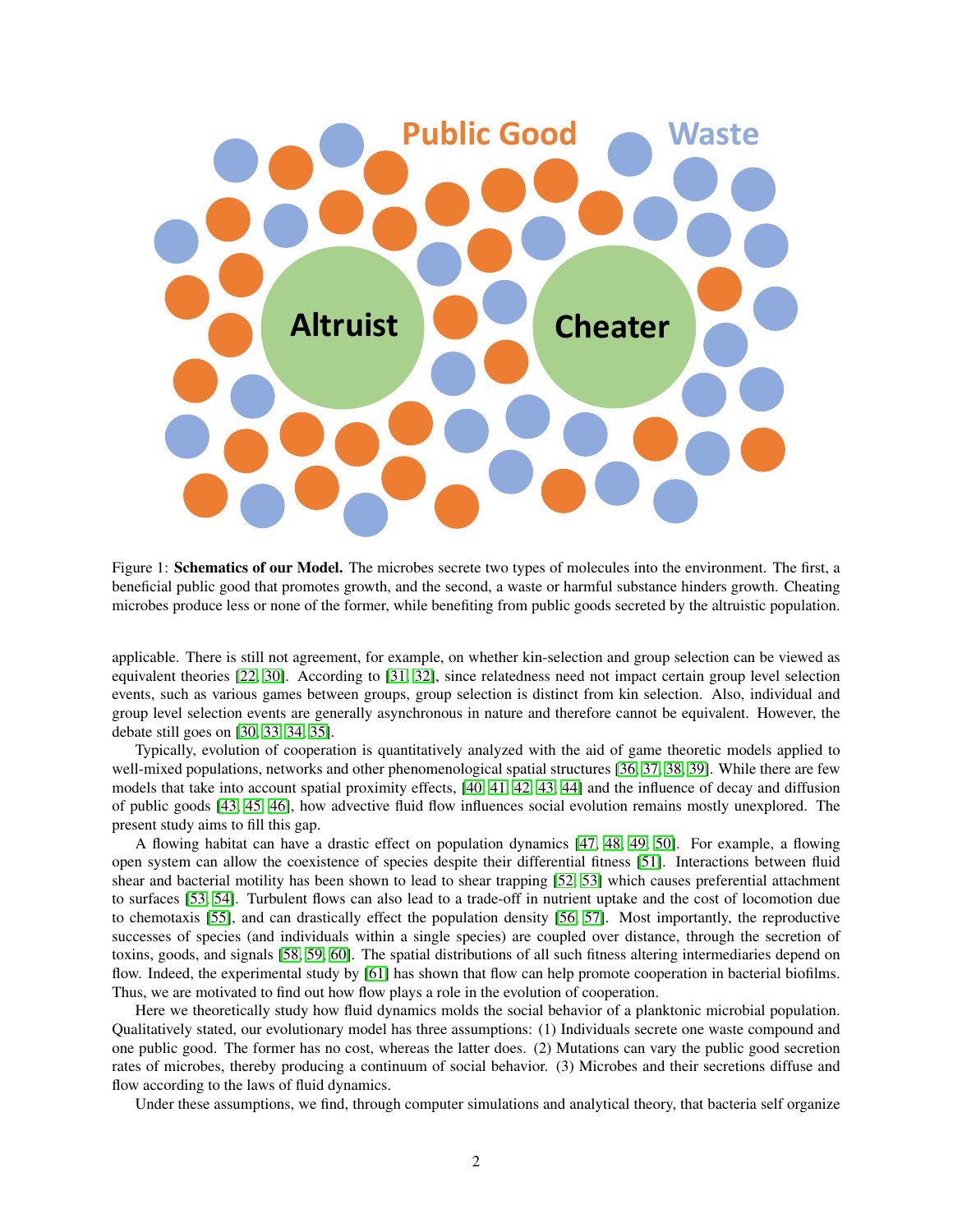and form patterns of spots, which then exhibit an interesting form of budding dispersal when sheared by ambient fluid flow. The dispersal process preserves the group structure, thereby enabling evolutionarily stable social behavior.

Our model is applicable to a wide variety of social ecosystems ranging from phytoplankton flowing in oceanic currents to opportunistic bacteria colonizing blood or industrial pipelines. Our findings imply that greater social complexity amongst planktonic species would be observed in regions of large shear, such as by rocks and river banks. We might even speculate that multicellularity may have originated near fluid domains with large shear flow, rather than the bulk of oceans or lakes.

This paper is organized as follows: We first establish that under certain conditions our physical model gives rise to spatially organized cooperative structures. The structures are a natural byproduct of the dynamics of the system. Furthermore, these social structures reproduce in whole to form new identical structures. Variants of such structures have already been studied in ecological settings [\[62,](#page-16-5) [63,](#page-16-6) [64,](#page-16-7) [65\]](#page-16-8) and growth patterns of microbial populations have been explored [\[66,](#page-16-9) [67\]](#page-16-10). We then study the effects of mutation. We first start with a simplified model with only two phenotypes: cheater and altruist. We then generalize to a continuum of public good secretion rates. In both cases, we observe that above a certain mutation rate, cheating strains take over groups which leads to total extinction. The latter finding is consistent with other empirical [\[68,](#page-16-11) [11\]](#page-13-10) and theoretical studies [\[69\]](#page-16-12). Through the fragmentation of social groups, and death of cheating groups, we recover the results of Simpson's paradox [\[70\]](#page-16-13) where individual groups may decrease in sociality, but the population as a whole becomes more social.

After setting up the stage for naturally forming social groups, we present our central and novel finding, that flow shear can lead to evolutionarily stable cooperative behavior within the population. Specifically, we demonstrate and study the evolution of sociality of a microbial population (1) subjected to constant shear, (2) embedded in a cylindrical laminar flow and (3) in a Rankine vortex. We find that in all three cases population density and cooperative behavior scales with flow shear.

The mechanism of action is that shear distortion enhances the fragmentation of cooperative clusters, thereby increasing the group fragmentation rate and limiting the spread of cheaters. If the shear is large enough that groups are torn apart at a larger rate than the mutation rate, then cooperation will prevail. Otherwise, groups will become dominated by cheaters, and eventually die out (Figure [2,](#page-4-0) *[Supplementary video files 1-3](#page-12-0)*).

### Results

We study a physically realistic spatial model of microorganisms, where fluid dynamical forces contribute significantly to the evolution of their social behavior. Our analysis consists of simulations and analytical formulas.

We simulate microbes as discrete particles subject to stochastic physical and evolutionary forces, and the compounds secreted by microbes as continuous fields. In contrast, our analytical expressions are derived from analogous equations that are entirely continuous and deterministic. In general, we should not expect the discrete simulations to perfectly be described by the continuous set of partial differential equations. Nevertheless, the continuous system of equations do allow us to obtain relevant quantities such as group size and group fragmentation rate to a good approximation (cf. *[Appendix](#page-17-0)* and Figure [3\)](#page-5-0).

In our model, the microorganisms secrete two types of diffusive molecules that influence each other's fitness (Figure [1\)](#page-1-0). The first molecule, the concentration of which is denoted by  $c_1(x, t)$ , is a beneficial public good that increases the fitness of those exposed, whereas the second,  $c_2(x, t)$ , is a waste compound or toxin that has the opposite effect, and effectively acts as a volumetric carrying capacity. The continuous equations that represent our system are

<span id="page-2-1"></span><span id="page-2-0"></span>
$$
\frac{\partial n}{\partial t} = d_b \nabla^2 n - \mathbf{v} \cdot \nabla n + n \left[ \alpha_1 \frac{c_1}{c_1 + k_1} - \alpha_2 \frac{c_2}{c_2 + k_2} - \beta_1 s_1 \right] + \mu \frac{\partial^2}{\partial s_1^2} n,\tag{1}
$$

<span id="page-2-2"></span>
$$
\frac{\partial c_1}{\partial t} = d_1 \nabla^2 c_1 - \mathbf{v} \cdot \nabla c_1 + \int_0^\infty n s_1 \, \mathrm{d} s_1 - \lambda_1 c_1,\tag{2}
$$

$$
\frac{\partial c_2}{\partial t} = d_2 \nabla^2 c_2 - \mathbf{v} \cdot \nabla c_2 + s_2 \int_0^\infty n \, ds_1 - \lambda_2 c_2. \tag{3}
$$

Here n is a shorthand for  $n(x, t, s_1)$ , the number density of microbes at time t and position x that produce the public good at a rate of  $s_1$ . These microbes pay a fitness cost of  $\beta_1s_1$  per unit time. The production rate of waste  $s_2$  on the other hand, is assumed constant for all, and has no fitness cost. Waste limits the number of individuals that a unit volume can carry. Microbes secreting public goods at a rate  $s<sub>1</sub>$  replicate to produce others with the same secretion rate.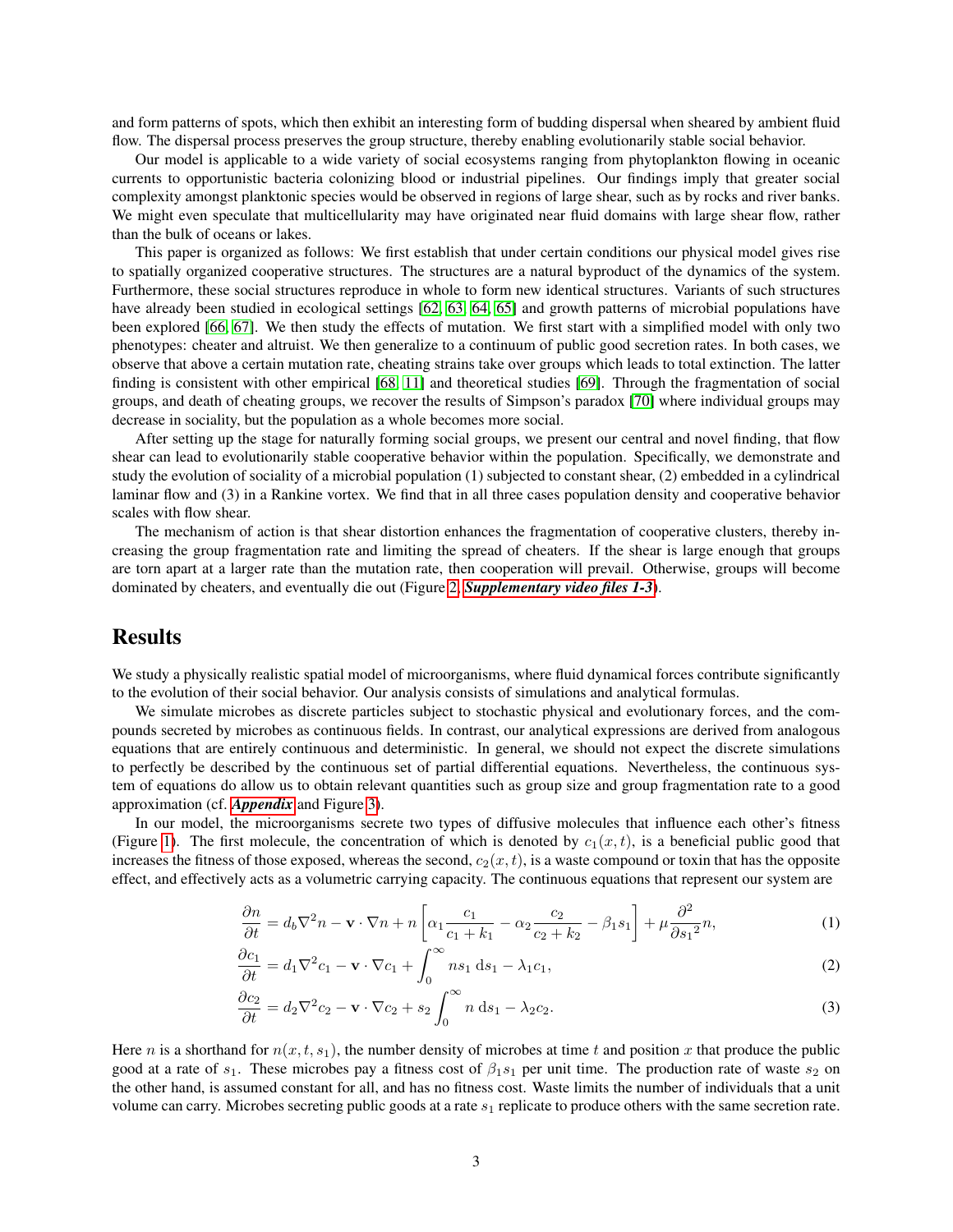This reproduction rate is given by the square bracket. However, the production rate  $s_1$  can change due to mutations. This is described by the last term of Equation [1.](#page-2-0) Mutations can be thought as diffusion in  $s_1$  space.

In all three equations the first two terms describe diffusion and advection, while the last two terms of Equation [2](#page-2-1) and Equation [3](#page-2-2) describe the production and decay of chemicals. The first two terms in the square bracket describe the effect of the secreted compounds on fitness. This saturating form is experimentally established and well understood [\[71\]](#page-16-14). The crucial third term in the square bracket describes the cost of producing the public good, which increases linearly.

### Social groups as Turing patterns

Diffusion can cause an instability that leads to the formation of intriguing patterns [\[72\]](#page-16-15), which among other fields, have been investigated in ecological context [\[62,](#page-16-5) [63,](#page-16-6) [64,](#page-16-7) [65\]](#page-16-8). These so called Turing patterns typically form when an inhibiting agent has a diffusion length greater than that of an activating agent. For our model system, the waste compound and public good play the role of inhibiting and activating agents, and patterns manifest as cooperating microbial clusters Figure [2.](#page-4-0) The size and reproduction rate of these clusters, in terms of system parameters, can be estimated from a Turing analysis (cf. *[Appendix](#page-17-0)*). Figure [3](#page-5-0) shows the values of diffusion constants that gives rise to Turing patterns, as well as the size of the groups.

In the homogeneous phase, the system is evolutionarily very unstable, since as soon as one cheating mutant emerges, it quickly takes over the entire population, ultimately causing the population to go extinct (*[Supplementary](#page-12-0) [video file 1](#page-12-0)*). The group phase tolerates cheaters better, since once a cheater emerges it will take over and compromise the fitness of only one group, while the others will live on. However, in the absence of group fragmentation, novel cheating mutations will ultimately emerge in all groups, and annihilate the population one group at a time (*[Supple](#page-12-0)[mentary video file 2](#page-12-0)*).

The main contribution of this paper is to demonstrate that stable social cooperation can be induced or enhanced by fluid flow gradients. Specifically, shear forces induced by advective flow distorts and fragments microbial clusters, leading to a kind of budding dispersal, which in turn enables evolutionary stable cooperation (Figure [2,](#page-4-0) *[Supplementary](#page-12-0) [video file 3](#page-12-0)*).

It is well known that evolutionary outcomes can depend on individuals being discrete [\[73\]](#page-16-16). In our model, having a continuous population density can allow for the existence of "micro-mutant populations" which can spread easier between adjacent groups. The discreteness further separates the clusters of microbes from each other, since there cannot exist fractional individuals. In reality microbes are quantized, and we thus expect a discrete simulation to better model the biology. In Figure [3](#page-5-0) we present the phase diagram of the system, as obtained by analytical theory, discrete agent based simulations (where microbes are discrete, self-replicating brownian particles), and continuous simulations (where *[Equations 1,2,3](#page-2-0)* are solved numerically). In order not to obfuscate the biology, we report our detailed mathematical treatment in *[Appendix](#page-17-0)*.

#### Effect of shear on groups

We quantitatively determine the effect of different flow velocity profiles on the social evolution of the system. A constant fluid flow merely amounts to a change in reference frame, which of course, does not change the evolutionary fate of the population. However, we find that velocity gradients cause significant changes to the social structure, both spatially and temporally. Specifically, we find that large shear rate causes microbial groups to distort and fragment, which in turn facilitates group reproduction. To investigate this effect in detail, we ran simulations for three fluid velocity distributions: Couette flow, Hagen-Poiseuille flow, and Rankine vortex.

#### Evolution of sociality in constant shear for a binary phenotype

We first look at a simplified system with just two phenotypes, cheater and altruist, to gain a basic understanding of the mechanism involved. Mutations can cause a switch in social behavior.

To see the effect of shear on social evolution, we introduced Couette flow to the microbial habitat. In this case, the flow velocity takes the form

$$
\mathbf{v}(\mathbf{x}) = v_{\text{max}} \frac{r}{R} \hat{z},
$$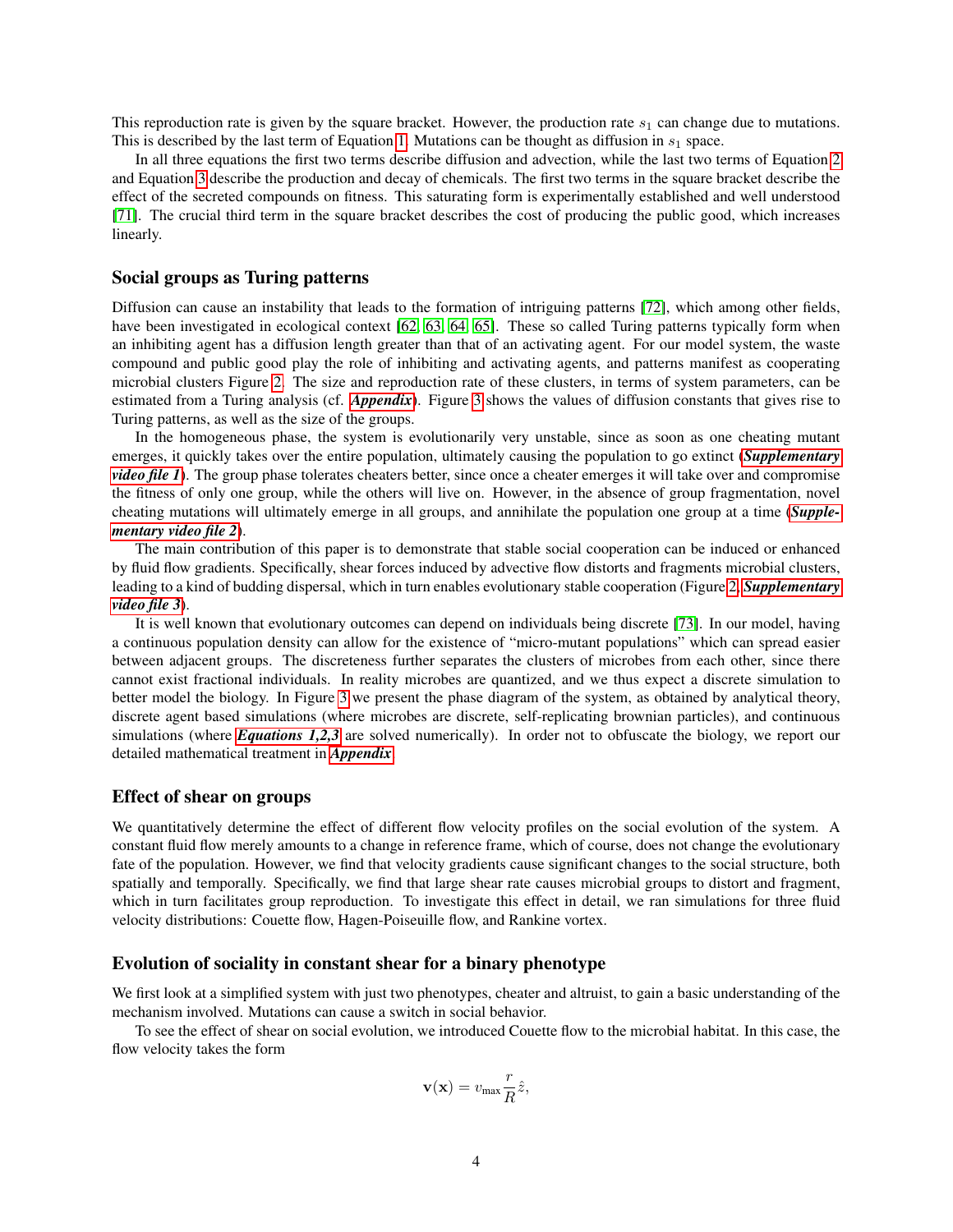<span id="page-4-0"></span>

Figure 2: Snapshots of homogeneous and group phases without and with shear. Microbes interact by secreting diffusive chemicals into their environment. Cooperators are seen as bright green dots, and cheaters are seen as dark green dots. The waste compound is shown as blue and the public good as red, the two combined is seen as magenta. Top row: In the homogeneous phase the microbes spread to fill the domain. Cheaters quickly begin to take over, and eventually take over the whole domain. With no cooperators left, the public good decays away and the system goes extinct. Middle row: In the group phase, when the diffusion length of the waste compound is larger than the diffusion length of public good, microbes form stable groups. As the microbes increase in number, the groups split apart and form new groups. As mutations occur within groups, the cheaters take over and the group goes extinct. Cooperation can only be stable here if groups reproduce quicker than mutants take over. Bottom row: By adding a shearing flow to the group system, we can cause the groups to split apart quicker. Mutations still take over groups, but the groups are able to reproduce quicker than mutants take over, thus allowing cooperative groups to prevail at steady state. The simulation videos corresponding to this figure are provided in the *[Supplementary video files 1-3](#page-12-0)*.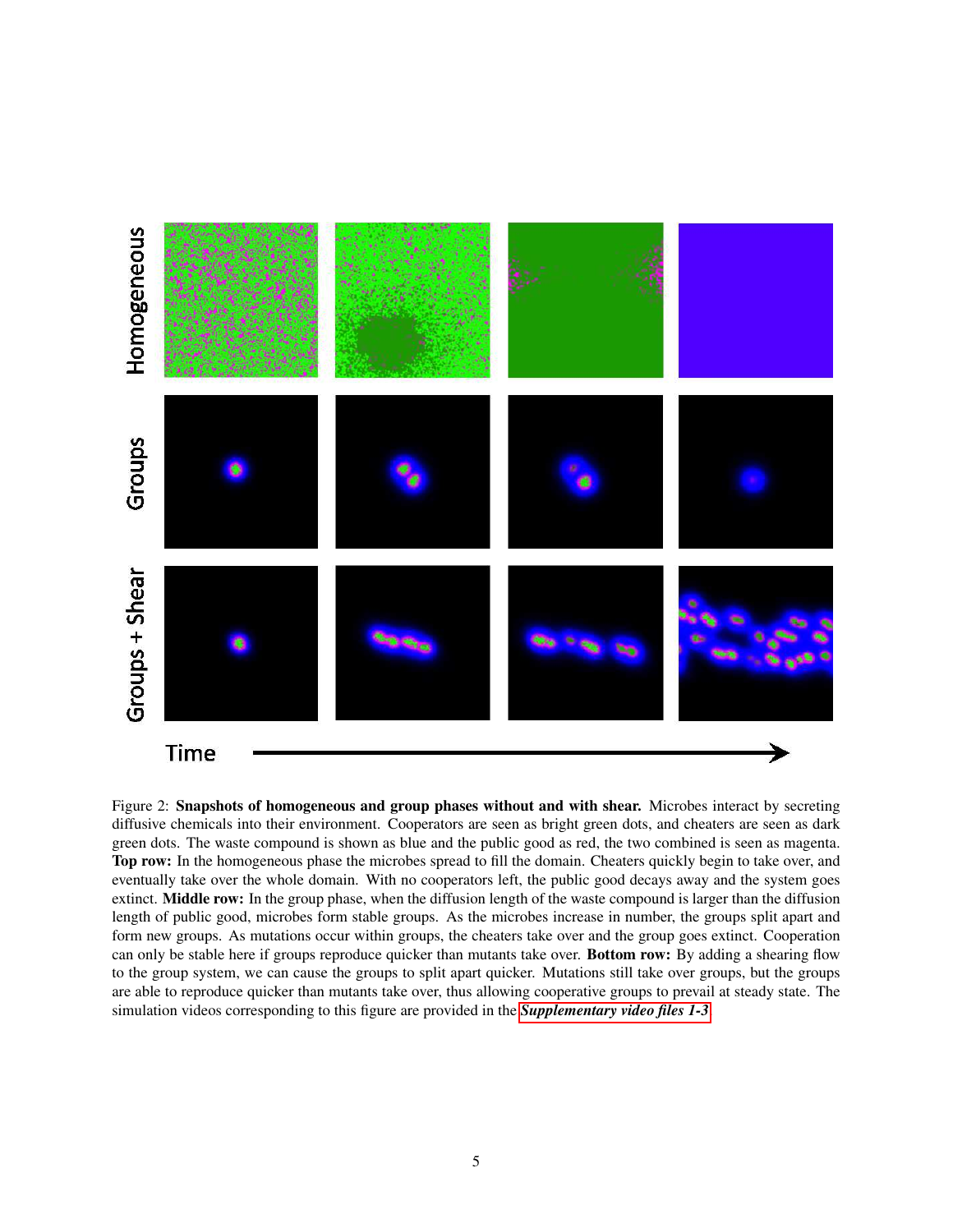<span id="page-5-0"></span>

Figure 3: Turing analysis results. The top-left figure, (A) shows the group size  $2\pi/k_{\text{fast}}$  as obtained by our theoretical analysis (*[Appendix](#page-17-0)*); whereas the bottom figure, (B) shows the same for continuous simulations, and the top-right figure,  $(C)$  is for agent based simulations. The black line in  $(B)$  divides parameters that give rise to striped patterns, and those that give rise to spots, corresponding images are shown to the left and right of (B). Due to the discreteness of the agent based simulations, Turing patterns are not always stable where they might be in the continuous analogue. We see that the discrete simulations cut off around where we would see stripes in the continuous case, and do not see striped patterns in the discrete case. For different sets of parameters, we can also see Turing patterns in the discretestochastic case where they might not occur in the continuous case. For the region where Turing patterns are stable, the continuous theory gives a good prediction of group size and group reproduction rate. The Matlab code and data for this figure is provided in *[Figure 3 – source data](#page-12-0)*.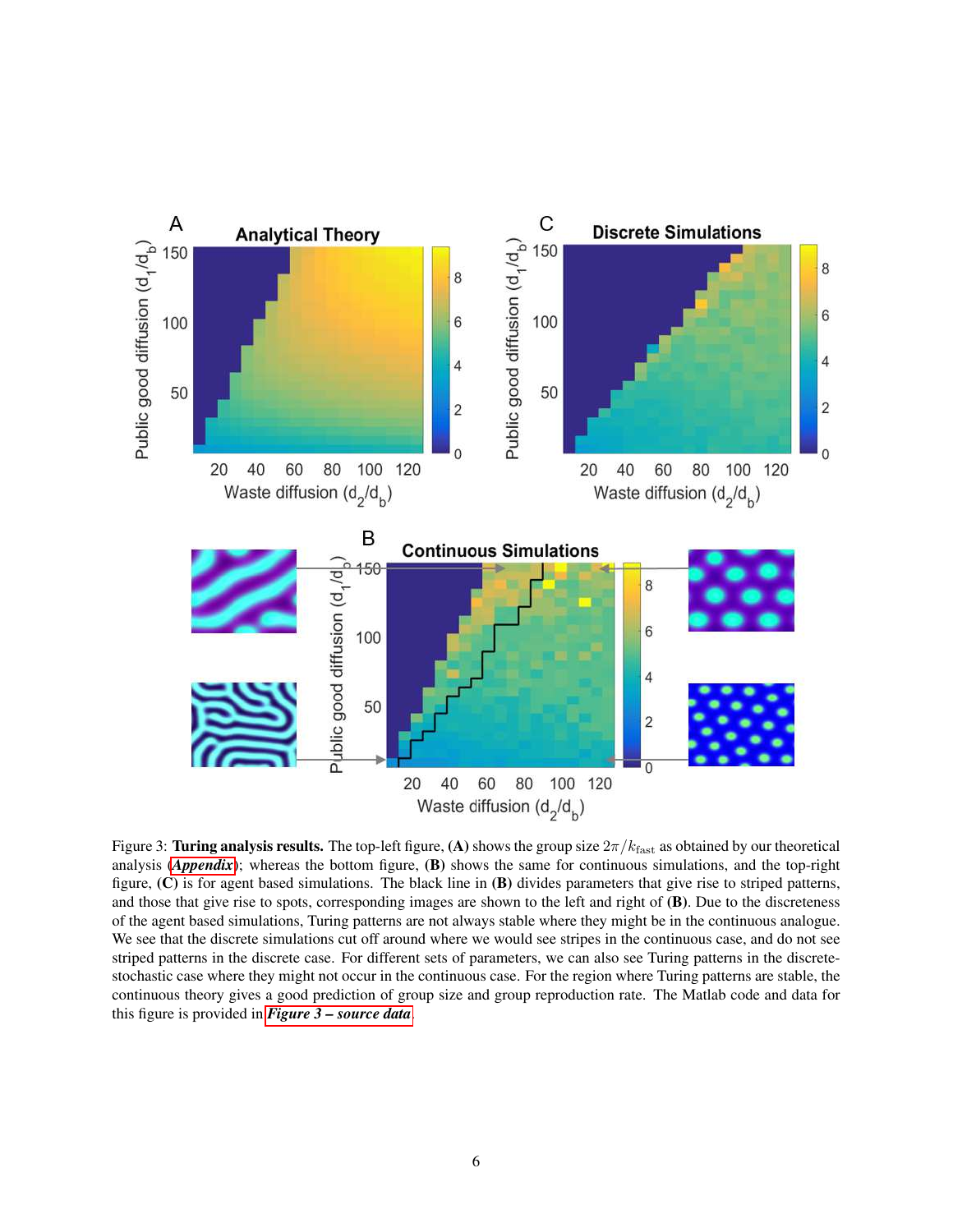where R is the radius of the pipe, and  $\hat{z}$  is the longitudinal direction.

The shear rate is the derivative of the flow velocity and is related to the maximum flow rate  $v_{\text{max}}$ ,

$$
\sigma = \frac{dv}{dr} = \frac{v_{\text{max}}}{R}.
$$

We ran simulations for various shear rates and diffusion constants and observed that shear does not significantly influence the *region* of parameter space that gives rise to cooperating groups. However *if* the system parameters are conducive to the formation of groups, shear tears groups apart and *increases* the rate at which spatially distinct cooperative clusters form.

We find that the group fragmentation rate  $\omega(\sigma)$ , depends linearly on the shear rate  $\sigma$  (Figure [4\)](#page-7-0)

$$
\omega(\sigma)=m\sigma+\omega_0,
$$

where  $\omega_0$  is the fragmentation rate solely due to microbial diffusion and can approximately be given by the Turing eigenvalue  $\omega_0 \approx \Lambda_{\text{max}}$  (see *[Appendix](#page-17-0)*). The constant of proportionality m is given empirically from our simulations and depends on diffusion lengths and group density. This holds in the low density regime. Once the population density becomes large, group-group interactions slow the group reproduction rate and the population saturates.

Larger shear corresponds to a faster rate of group fragmentation, thus enabling or enhancing social behavior in the microbial population. Given the group size and fragmentation rate as a function of shear, we can calculate roughly where the critical shear rate is for sociality. We also find that the group population  $N$  increases linearly with shear,

$$
N(\sigma) = n\sigma + N_0.
$$

where n and  $N_0$  are the slope and intercept of the line in Figure [4B](#page-7-0). This also influences where the critical shear rate will be.

Cooperation is stable if a group is able to fragment before a cheating strain emerges and proliferates in the group. Therefore, for stability, we need the take-over time to exceed the time it takes for a group to reproduce. A mutant emerges at a rate of  $\mu N(\sigma)$  (we emphasize that  $\mu$  is not the generic mutation rate, but the rate at which a particular social gene mutates). Once a mutant emerges, it takes some time  $\tau_d$  to spread to where the daughter group forms.  $\tau_d$ will depend on where the mutant first emerges. Assuming a uniform distribution, and taking the diffusion time in two dimensions as a function of radius  $r, \tau_d(r) = r^2/4d_b$ , we obtain

$$
\langle \tau_d \rangle = \int\limits_0^R \frac{r^2}{4d_b} \frac{2r}{R^2} dr = \frac{R^2}{8d_b},
$$

where  $R$  is the group radius. The take-over rate is then given by taking the inverse of the total take-over time, and the critical shear rate  $\sigma_c$  necessary for social cooperation is given by equating the take-over rate with the reproduction rate,

$$
\omega(\sigma_c) = \left[\frac{1}{\mu N(\sigma_c)} + \langle \tau_d \rangle\right]^{-1}.\tag{4}
$$

The critical shear rate  $\sigma_c$  above which the system can maintain stable cooperation is then given by the positive root,

<span id="page-6-1"></span><span id="page-6-0"></span>
$$
\sigma_c = \frac{-b_\sigma + \sqrt{b_\sigma^2 - 4a_\sigma c_\sigma}}{2a_\sigma} \tag{5}
$$

where  $a_{\sigma} = \langle \tau_d \rangle \mu m$ ,  $b_{\sigma} = \langle \tau_d \rangle \mu m \omega_0 + \langle \tau_d \rangle \mu m N_0 + m - \mu n$ , and  $c_{\sigma} = \langle \tau_d \rangle \mu N_0 \omega_0 + \omega_0 - \mu N_0$ .

The values obtained from Equation [5](#page-6-0) is indicated by the vertical dashed lines in Figure [4](#page-7-0) and agrees with the computationally observed critical shear reasonably well. It may be possible to improve this formula further by taking into account additional factors, such as the non-uniform spatial distribution of population within a group and the elongation of groups with shear. Furthermore, as the mutants increase in numbers it becomes more likely that one of them crosses over the daughter group, thereby reducing further the expected  $\langle \tau_d \rangle$ . We see better agreement with analytical theory and simulations at lower mutation rates, since these corrections are mainly to the diffusion time  $\langle \tau_d \rangle$ , and become more significant at higher mutation rates, where  $\langle \tau_d \rangle \gg 1/\mu N$ , (cf. Equation [4\)](#page-6-1).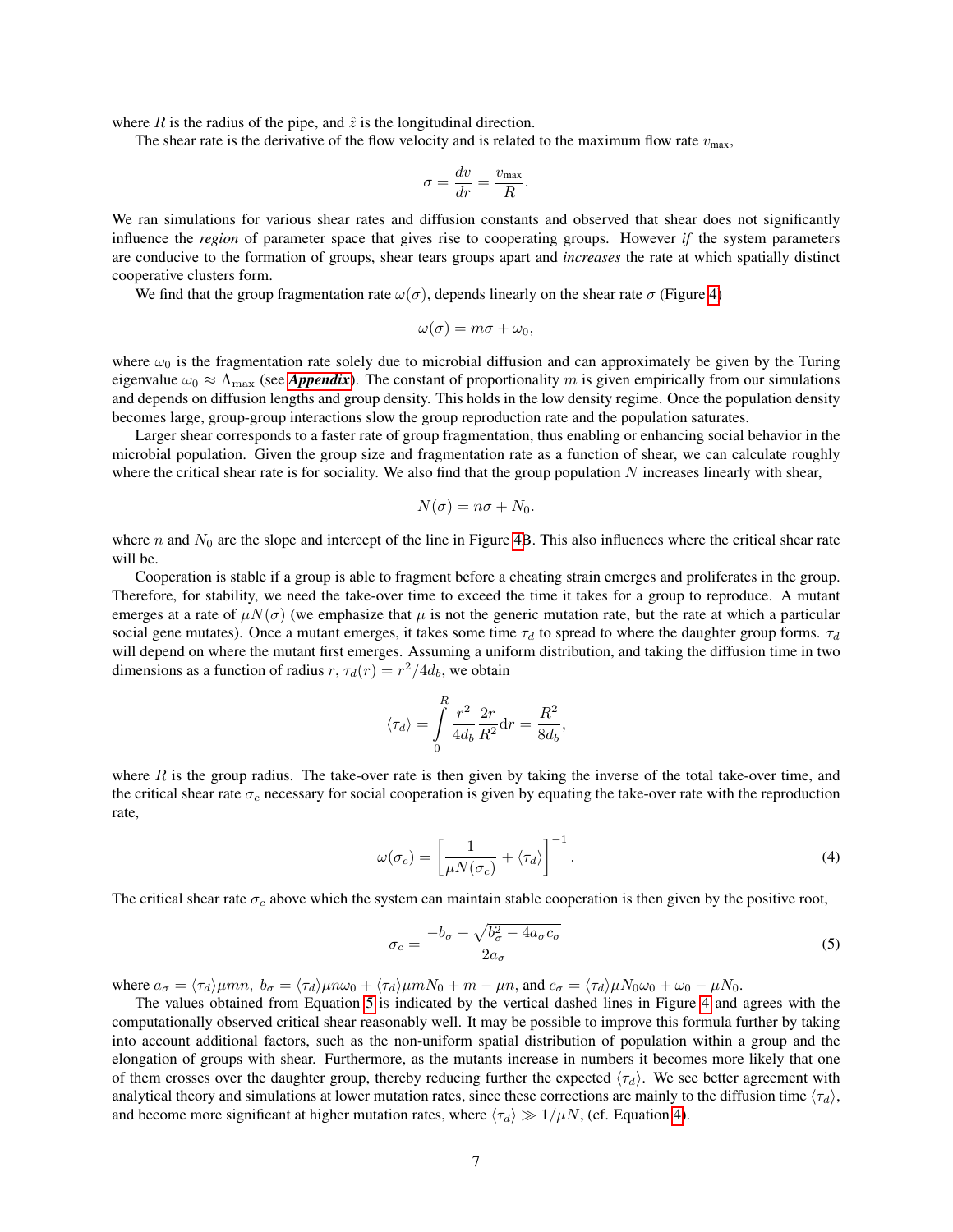<span id="page-7-0"></span>

Figure 4: Critical shear for cooperativity for cheater-altruist system. (A) Group fragmentation rate versus shear rate. We see that the group fragmentation rate increases linearly with the shear rate. (B) Group population versus shear rate. As the shear distorts and elongates the group, the average group population also increases linearly with shear. (C) Average population versus shear rate for different mutation rates. Simulations were run for a time of  $5.0 \times 10^5$  s and averaged over 10 runs for each shear rate and mutation rate. Here, a mutation corresponds to a full cheater, with no public good secretion. The population goes extinct under larger mutation rates unless the shear rate is above the critical value. The critical shear values for different mutation rates are roughly obtained by Equation [5](#page-6-0) and are shown by the vertical dashed lines corresponding to curves of the same color. The Matlab code and data for this figure is provided in *[Figure 4 – source data](#page-12-0)*.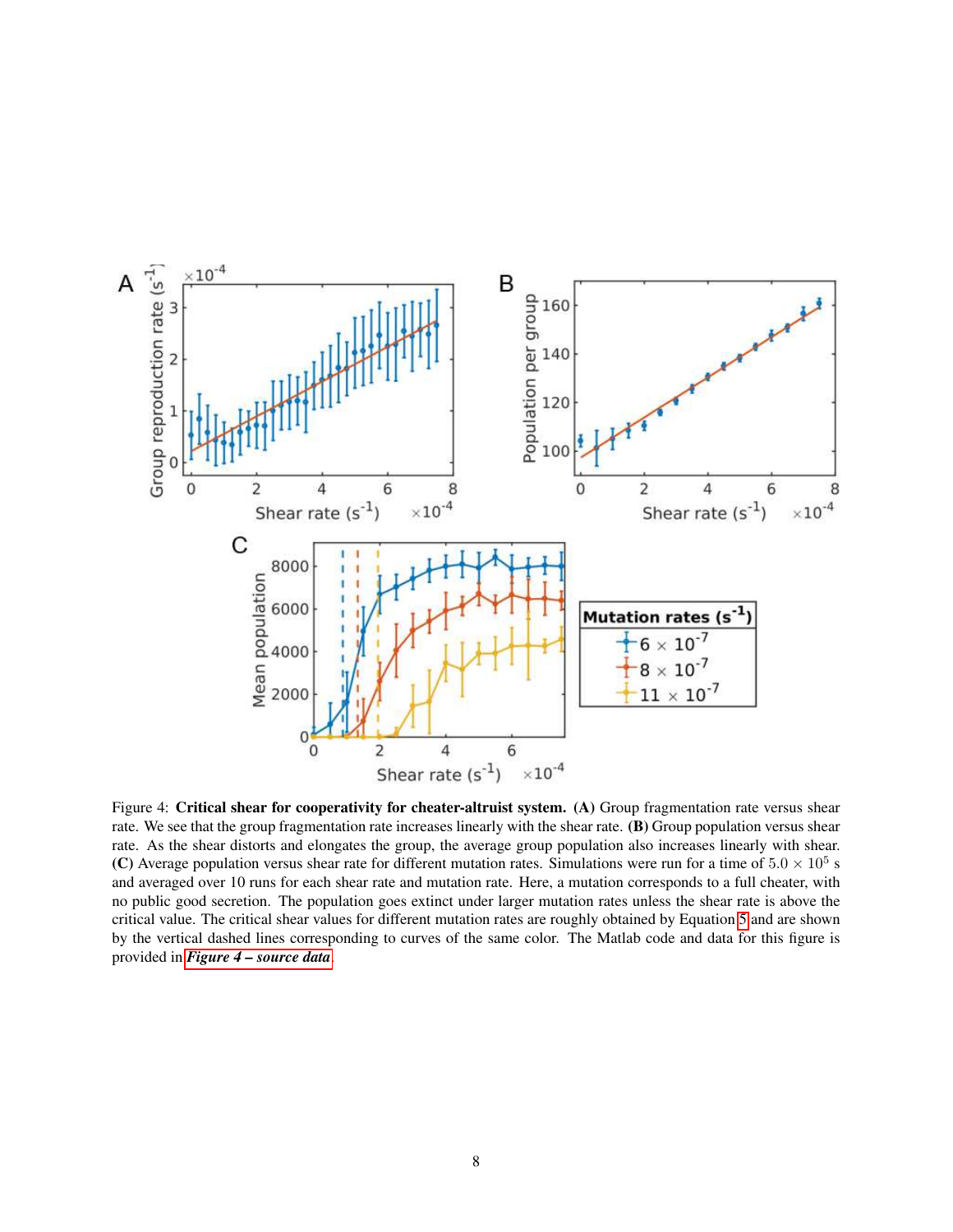If shear is below the critical value (Equation [5\)](#page-6-0), the system will be in a non-social state. Ultimately, cheaters will take over, and wipe out all groups. When shear is increased above the critical value however, the system will transition to a stable social state, thereby maintaining its fitness and dense population indefinitely. Figure [4](#page-7-0) shows the long-time population of the system versus the shear rate. The population goes extinct under larger mutation rates unless the shear rate is above the critical value.

When is shear necessary, and when is it just a sufficient condition for cooperation? By setting  $\sigma_c = 0$  in Equation [5](#page-6-0) and solving for  $\mu$  we can also obtain the critical mutation rate above which shear is necessary in order to have social cooperation. We get  $\mu_c = 6.9 \times 10^{-7}$  analytically and our simulations show a critical mutation rate around  $\mu_c = 5.5 \times 10^{-7}$ .

### Evolution of sociality in constant shear for a continuum of phenotypes

As we will see, we obtain similar results when the available phenotypes include a continuum of social behaviors. In this case, a mutation changes the secretion rate of a microbe by a uniformly chosen random number between 0 and 1  $s^{-1}$ .

We observe from our simulations, that mutations that increase the secretion rate of a microbe do not fixate, since the microbe now pays a higher cost and is less fit than its neighbors. However, once a mutation that lowers the secretion rate of a microbe occurs within a group, it quickly takes over the entire group, leaving individual groups homogeneous in secretion rate.

We show the diversity of social behaviors across groups and within individual groups in greater detail in *[Appendix](#page-17-0) [1 Figure 1](#page-17-0)*. Since less cooperative phenotypes always dominate more cooperative phenotypes, we find no diversity of social behavior within a group. However we do see a large variation across groups, which increases with shear.

Groups with different secretion rates reproduce at different rates. Groups with too low of a secretion rate are not stable and die off. In general, the system will evolve to a distribution of groups with secretion rates centered around the value of secretion rate that maximizes the group reproduction. For larger mutation rates, the system will tend towards lower average secretion rate and/or go extinct. The average secretion rate of the population can be maintained at a higher value by introducing shear flow, Figure [5.](#page-9-0)

We therefore have the same qualitative result as in the two phenotype case, if shear is below some critical value, the system will be in a non-social state. Ultimately, cheaters will take over, and wipe out all groups. As before, the social state of the population can transition from a non-cooperative state to a cooperative one with increased flow shear.

#### Evolution of sociality in a flowing pipe

We now further generalize our results by looking at laminar flow with fixed boundaries, and with a continuum of public good secretion rates. For Hagen-Poiseuille flow, the shear rate varies linearly with the radius, taking its maximum value adjacent to the boundaries, when  $r = R$ . The flow and shear profiles are given as,

$$
v = v_{\text{max}} \left( 1 - \frac{r^2}{R^2} \right), \qquad \frac{\mathrm{d}v}{\mathrm{d}r} = -2v_{\text{max}} \frac{r}{R^2}.
$$

We therefore expect to see groups fragment quicker at the boundary, leading to larger cooperation, higher average secretion rate, and larger population, which is indeed what we do see (Figure [6,](#page-10-0) *[Supplementary video file 4](#page-12-0)*).

Earlier studies have proposed and shown that shear trapping due to the interaction between bacterial motility and fluid shear can result in preferential attachment to surfaces, [\[52,](#page-15-14) [53,](#page-15-15) [54\]](#page-15-16). In a similar spirit, we suggest that inhabiting surfaces may have the additional advantage of enhanced sociality, due to shear driven group fragmentation and dispersal.

#### Evolution of sociality in vortices

In a vortex, the region above the critical shear value constitutes an annulus. Thus, we expect social behavior to be localized. Any point in the fluid outside this annulus will be taken over and destroyed by cheaters. In our simulations, at steady state we indeed see clusters whirling around exclusively within annulus, neither too near, nor too far from the vortex core (*[Supplementary video file 5](#page-12-0)*). Life cannot exist outside this annulus, as cheaters kill these groups.

The Rankine vortex in two dimensions is characterized by a vortex radius R and a rotation rate Γ. The shear rate acting on a group acts tangential to the flow. The velocity profile and shear magnitude are given as,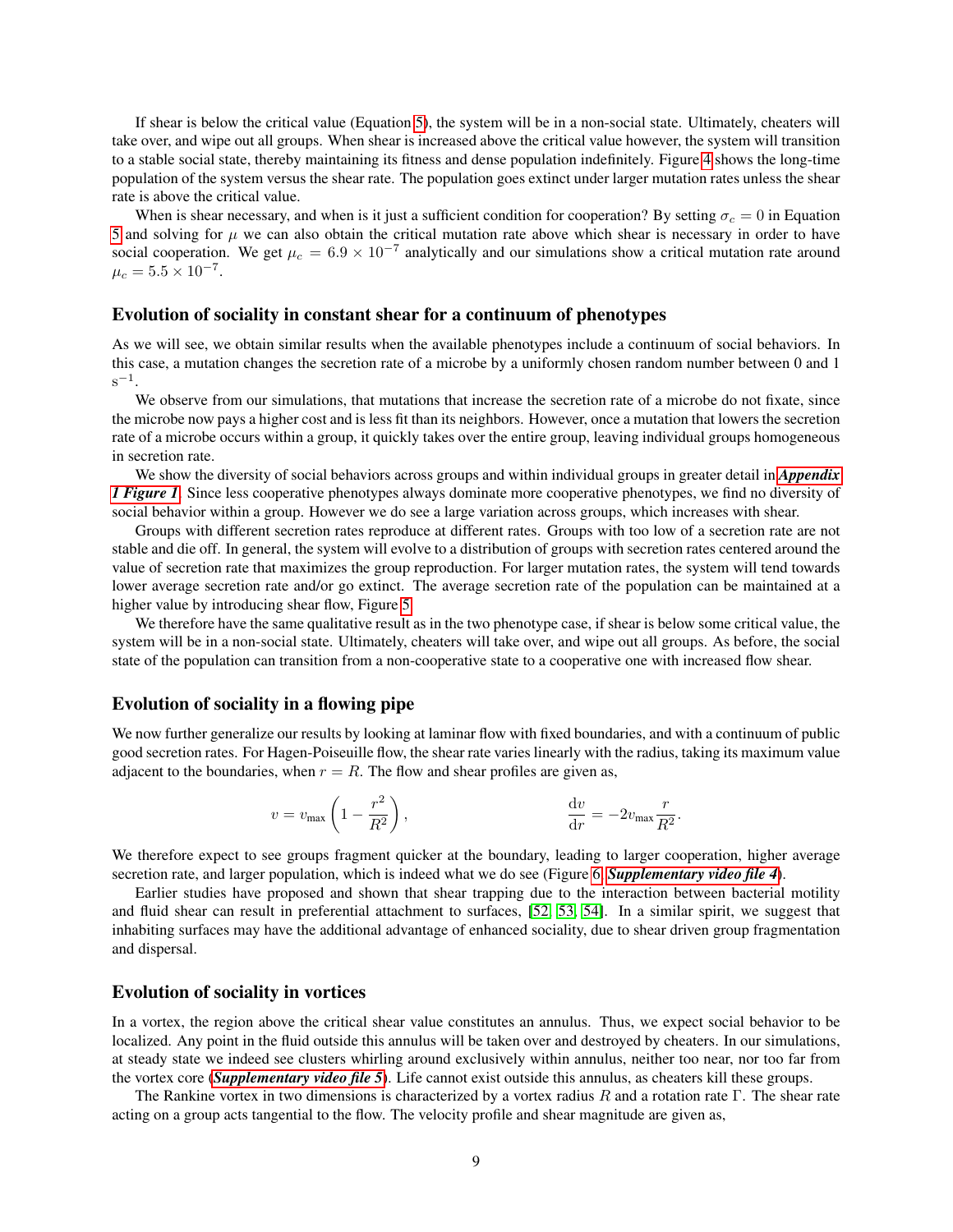<span id="page-9-0"></span>

Figure 5: Evolution of sociality in constant shear (continuum of secretion rates). Individual groups are essentially homogeneous in secretion space, whereas the meta-population contains a distribution of groups with different secretion rates (*[Appendix 1 Figure 1](#page-17-0)*). (A) Groups that have a higher secretion rate reproduce quicker than those of lower secretion rate. Shear works to increase the reproduction rate of groups. (B) Just as in the two phenotype case, the population of the system increases with shear, since groups are able to split apart quicker than novel cheating mutations occur. (C) The average secretion rate of the entire population generally increases with shear and saturates around where the group reproduction rate is sufficient to maintain the population. Simulations were run for a time of  $2.0 \times 10^5$  s and averaged over 80 runs for each shear rate and under a mutation rate of  $\mu = 1.6 \times 10^{-6}$  s<sup>-1</sup>. The Matlab code and data for this figure is provided in *[Figure 5 – source data](#page-12-0)*.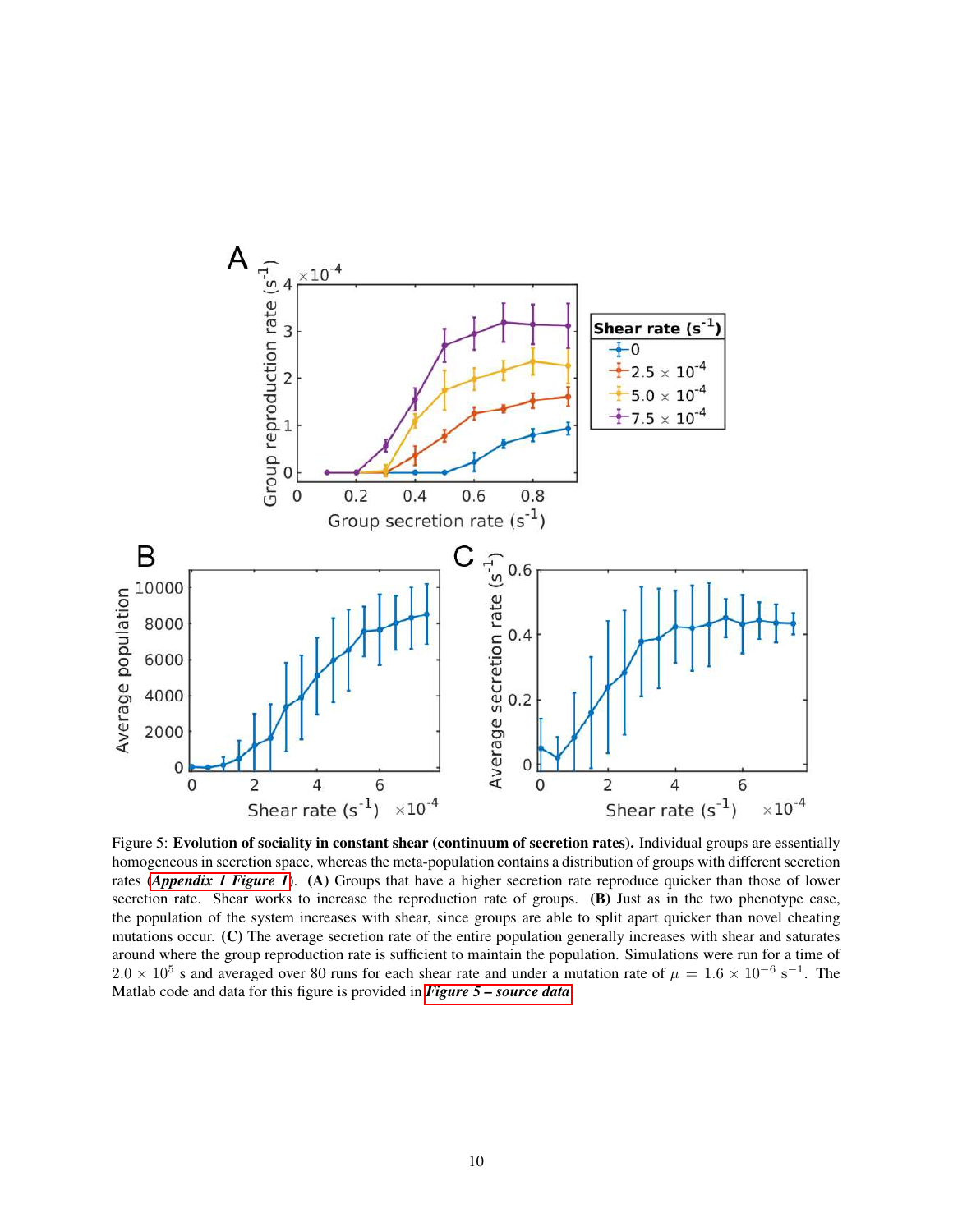<span id="page-10-0"></span>

Figure 6: Evolution of sociality in pipe and vortex geometries (continuum of secretion rates). The top row gives simulation snapshots of the system in a Hagen-Poiseuille flow in a pipe (A) and of the system in a Rankine vortex (B). The middle row gives the average microbial population and the shear rate magnitude versus distance from the center of the pipe  $(C)$  and the center of the Rankine vortex  $(D)$ . Since shear is spatially dependent, the population is localized in regions of large shear. For Hagen-Poiseuille flow, we see that the population is larger at the boundaries, where the shear is also larger (C). This is because groups fragment quicker at the boundaries and are able to overcome take-over by mutation, whereas near the center they cannot. For the Rankine vortex we also see that the population follows very closely to the shear (D), which suggests that the growth is proportional to shear. We caution that this holds in the low density limit. At higher densities the population saturates and is no longer proportional to shear. The bottom row gives the average public good secretion rates of the entire population for Hagen-Poiseuille flow (E) and for Rankine vortex flow (F). Again, regions of larger shear admit more cooperative populations with larger public good secretion rates. Simulations were run for a duration of  $2.0 \times 10^5$  s under a mutation rate of  $\mu = 2 \times 10^{-6}$  s<sup>-1</sup> and data was averaged over 200 runs. The undulations observed in the population plots are due to the finite size of the groups. Groups form layers of width equal to the group diameter. The population curve therefore shows undulations of width equal to the group width. Simulation videos of Hagen-Poiseuille flow and Rankine vortex flow are provided in *[Supplementary](#page-12-0) [video files 4,5](#page-12-0)* and Matlab code and data for (C)-(F) is given in *[Figure 6 – source data](#page-12-0)*.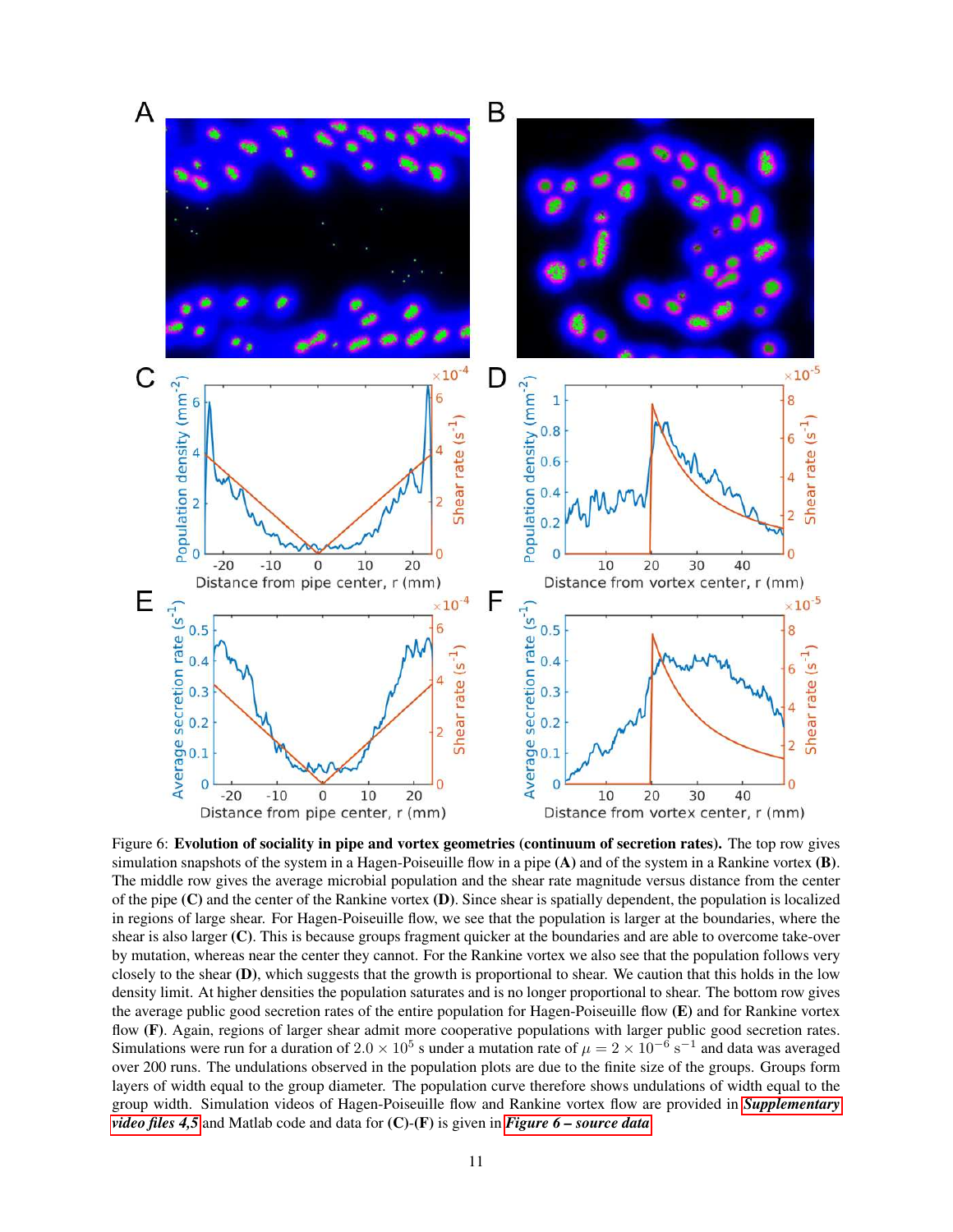$$
\mathbf{v} = \begin{cases} \frac{\Gamma r}{2\pi R^2} \hat{\theta}, & r \le R \\ \frac{\Gamma}{2\pi r} \hat{\theta}, & r > R \end{cases} \qquad \qquad \sigma = \begin{cases} 0, & r \le R \\ \frac{\Gamma}{2\pi r^2}, & r > R \end{cases}
$$

where  $r^2 = x^2 + y^2$ .

The shear rate is then a maximum at the minimum value of  $r$  which occurs at the vortex radius  $R$ . We therefore expect to see the largest concentration of groups at the vortex radius, which is what we observe in our simulations (Figure [6\)](#page-10-0).

### Limitations

While we paid close attention to physical realism, we also made important simplifying assumptions which under certain circumstances, may lead to incorrect conclusions. We caution the reader by enumerating the limitations of our model. First, since many microorganisms live in a low Reynolds number environment, we have chosen to neglect the inertia of microorganisms. However in reality, the microorganisms influence the flow around them. This effect will be particularly significant for a dense microbial population, especially when the microbes stick onto one other, or integrate via extracellular polymers. A more sophisticated model would include the coupling of the microbes to the flow. Secondly, the finite size and shapes of the microorganisms have been neglected. Instead, we have treated microbes as point particles, which will also invalidate our model in the dense population limit. Lastly, real microbes display a large number of complex behaviors such as biofilm formation and chemotactic migration. Here we have ignored the active response of microorganisms to the chemical gradients that surround them and to the surfaces they might attach and migrate. Instead, we took them as simple Brownian particles.

### **Discussion**

It is well known that spatial structure is crucial in the evolution of cooperation, [\[24,](#page-14-8) [23,](#page-14-7) [74\]](#page-16-17). Many of these studies introduce these mechanisms "manually", e.g. density regulation and migration are enforced by applying carrying capacities and migration rates to groups. In this study we have distanced ourselves from the typical game theoretic abstractions used to investigate evolution of cooperation. Instead we adopted a mechanical point of view. We investigated in detail, the fluid dynamical forces between microbes and their secretions, to understand how cooperation evolves among a population of planktonic microbes inhabiting in a flowing medium. In our first principles model, the spatial structuring and dispersion occur naturally from the physical dynamics.

We found that under certain conditions, microbes naturally form social communities, which then procreate new social communities of the same structure. More importantly, we discovered that regions of a fluid with large shear can enhance the formation of such social structures. The mechanism behind this effect is that fluid shear distorts and tears apart microbial clusters, thereby limiting the spread of cheating mutants. Our proposed mechanism can be seen as shear flow enhanced budding dispersal. This can also be viewed under the phenomenon of Simpson's paradox [\[70\]](#page-16-13) where individual groups may decrease in sociality, but the population as a whole becomes more social.

In our investigation, we found only certain regions of the fluid domain admits life, social or otherwise, as governed by the domain geometry and flow rate. From this perspective, it appears that evolution of sociality is a mechanical phenomenon.

In our physics-based model, groups emerge from individual-level dynamics and selection. Groups with cheaters are negatively selected, and give way to those without cheaters. On the other hand the ensemble of groups do not exhibit any variation in their propensity to progenerate cheaters, neither is such propensity heritable. Rather, the progeneration of cheating is a (non-genetic) *symptom* that inevitably manifests in every group that has been around long enough. In this sense, it might be appropriate to view the emergence and spread of cheaters in a microbial population as a phenomenon of "aging", in the non-evolutionary and mechanical sense, that any system consisting of a large number of interdependent components will inevitably and with increasing likelihood, fall apart [\[75\]](#page-16-18).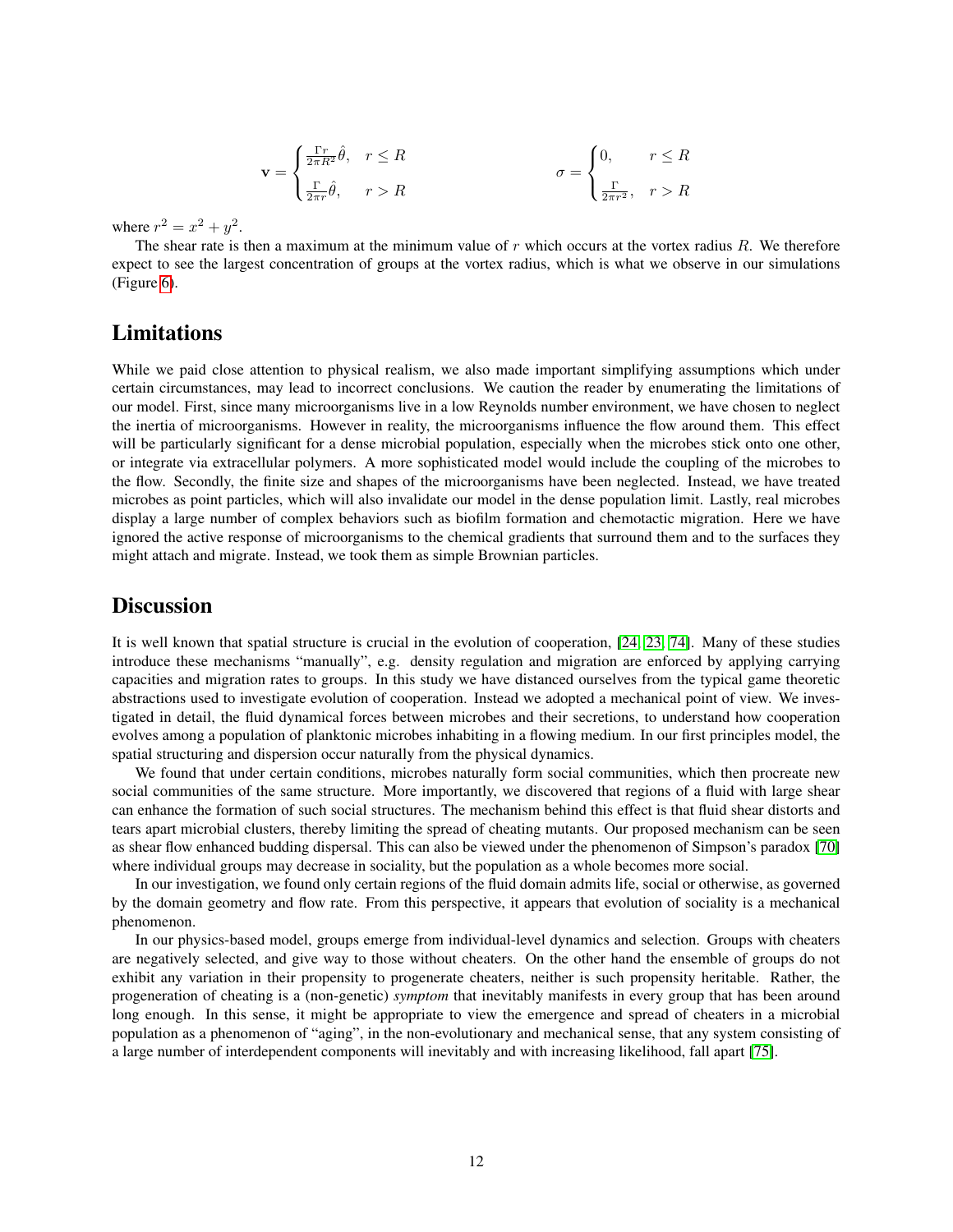<span id="page-12-1"></span>

| <b>Parameter</b> | <b>Definition</b>              | <b>Values</b>                                                   |
|------------------|--------------------------------|-----------------------------------------------------------------|
| $d_b$            | Microbial diffusion constant   | $0.3906 \times 10^{-6}$ cm <sup>2</sup> s <sup>-1</sup>         |
| $d_1$            | Public good diffusion constant | $(1 \text{ to } 60) \times 10^{-6} \text{ cm}^2 \text{ s}^{-1}$ |
| $d_2$            | Waste diffusion constant       | $(1 \text{ to } 50) \times 10^{-6} \text{ cm}^2 \text{ s}^{-1}$ |
| $\boldsymbol{v}$ | Flow velocity                  | $(0 \text{ to } 100) \times 10^{-5} \text{ cm s}^{-1}$          |
| $\lambda_1$      | Public good decay constant     | $5.0 \times 10^{-3}$ s <sup>-1</sup>                            |
| $\lambda_2$      | Waste decay constant           | $1.5\times10^{-3}\;\rm{s}^{-1}$                                 |
| k <sub>1</sub>   | Public good saturation         | 0.01                                                            |
| $k_2$            | Waste saturation               | 0.10                                                            |
| S <sub>1</sub>   | Public good secretion rate     | $(0 \text{ to } 1.0) \text{ s}^{-1}$                            |
| $s_2$            | Waste secretion rate           | $(0 \text{ to } 1.0) \text{ s}^{-1}$                            |
| $\alpha_1$       | Benefit of public good         | $7.5 \times 10^{-3} \text{ s}^{-1}$                             |
| $\alpha_2$       | Harm of waste compound         | $8.0\times10^{-3}~\mathrm{s}^{-1}$                              |
| $\beta_1$        | Cost of secretion              | 0.2                                                             |
| $\mu$            | Mutation rate                  | $(6.0 \text{ to } 20.0) \times 10^{-7} \text{ s}^{-1}$          |

Table 1: Summary of system parameters.

### Materials and Methods

The analytical conclusions we derive from our system (*[Equations 1,2,3](#page-2-0)*) has been guided and supplemented by an agent based stochastic simulation. Videos of simulations are provided in *[Supplementary video files 1-5](#page-12-0)*. Our simulation algorithm is as follows: at each time interval,  $\Delta t$ , the microbes (1) diffuse by Brownian motion, with step size  $\delta$ derived from the diffusion constant and a bias dependent on the flow velocity,  $\delta = \sqrt{4d_b\Delta t + v\Delta t}$ , (2) secrete chemicals locally that then diffuse and advect using a finite difference scheme, and (3) reproduce or die with a probability dependent on their local fitness given by  $f = \Delta t \left[ \alpha_1 \frac{c_1}{c_1 + k_1} - \alpha_2 \frac{c_2}{c_2 + k_2} - \beta_1 s_1 \right]$ . If f is negative, the microbes die with probability 1, if f is between 0 and 1 they reproduce with probability f, and if f is larger than 1, they produce number of offspring given by the integer part of  $f$  and another with probability given by the decimal part of  $f$ . Upon reproduction, random mutations may alter the secretion rate of the public good –and thus the reproduction rate– of the microbes. Mutations occur with probability  $\mu$  and can change the secretion rate by a random number between 0 and  $s<sub>1</sub>$ . The secretion rate is assumed to be heritable, and constant in time. Numerical simulations for figures were performed by implementing the model described above using the Matlab programming language and simulated using Matlab (Mathworks, Inc.). The source code for discrete simulations is provided in *[Source code 1](#page-12-0)* and the source code for continuous simulations used in Figure [3B](#page-5-0) is provided in *[Source code 2](#page-12-0)*.

A summary of the system parameters is given in Table [1,](#page-12-1) along with typical ranges for their values used in the simulations. The relevant ratios of parameters are consistent with those observed experimentally [\[76,](#page-16-19) [77\]](#page-16-20).

## Acknowledgments

This material is based upon work supported by the Defense Advanced Research Projects Agency under Contract No. HR0011-16-C-0062.

### <span id="page-12-0"></span>Additional files

#### Supplementary files

- Figure 3 source data. Matlab data and code files for figure 3.
- Figure 4 source data. Matlab data and code files for figure 4.
- Figure 5 source data. Matlab data and code files for figure 5.
- Figure 6 source data. Matlab data and code files for figure 6.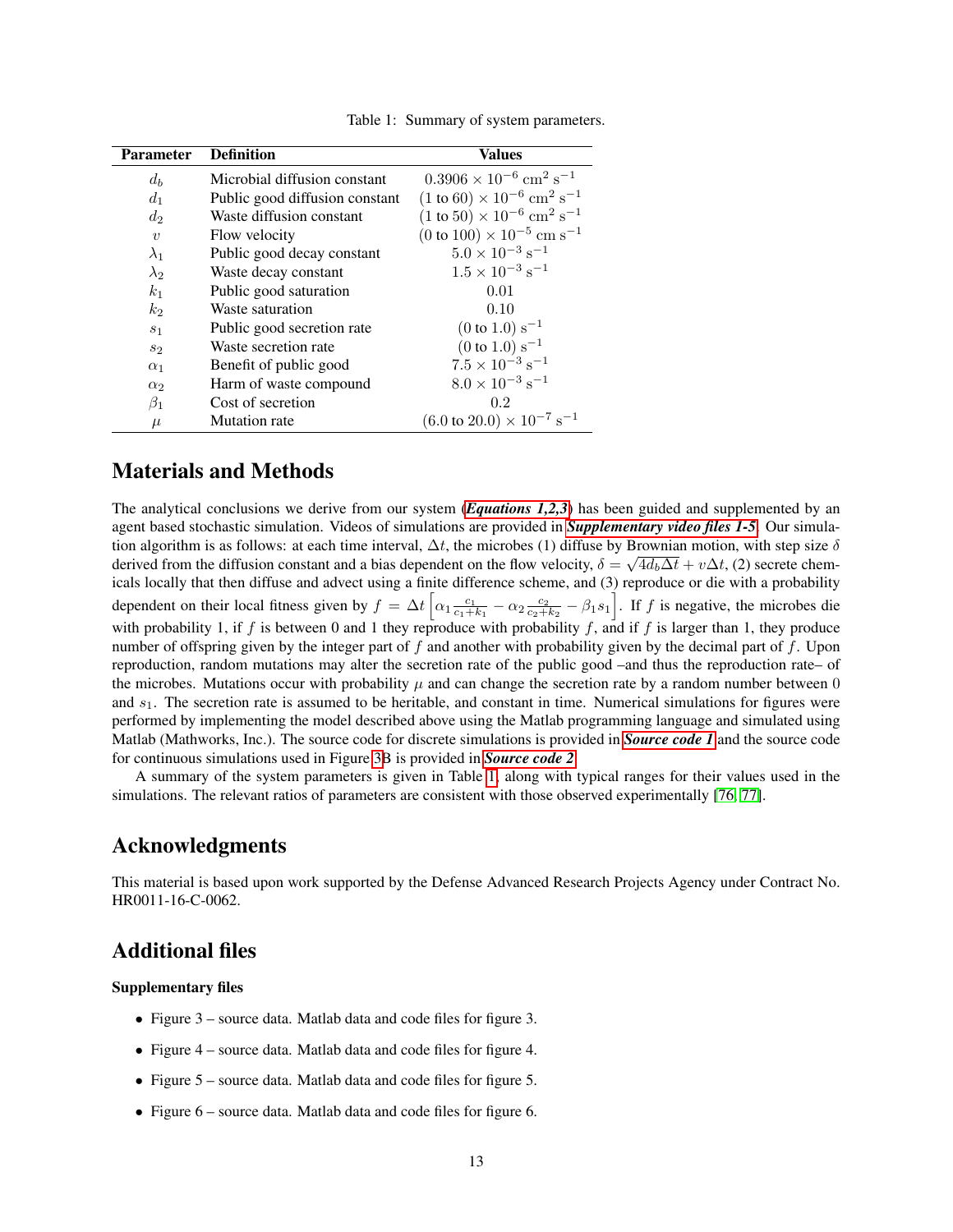- Appendix 1 Figure 1 source data. Matlab data and code files for figure in appendix.
- Source code 1. Matlab code for discrete stochastic simulations. Main file is main\_discrete.m. See README file for more information.
- Source code 2. Matlab code for continuous simulations used in Figure [3B](#page-5-0). Main file is main continuous.m. See README file for more information.
- Supplementary video file 1. This is a video file of a simulation of the homogeneous phase.
- Supplementary video file 2. This is a video file of a simulation of the group phase.
- Supplementary video file 3. This is a video file of a simulation of the group phase under Couette flow.
- Supplementary video file 4. This is a video file of a simulation of the group phase under a Hagen-Poiseuille flow.
- Supplementary video file 5. This is a video file of a simulation of the group phase under a Rankine vortex flow.

### References

- <span id="page-13-0"></span>[1] Robert M Axelrod and William D Hamilton. The evolution of cooperation. *Science*, 211(4489):1390–1396, 1981.
- <span id="page-13-1"></span>[2] Joel L Sachs, Ulrich G Mueller, Thomas P Wilcox, and James J Bull. The evolution of cooperation. *The Quarterly Review of Biology*, 79(2):135–160, 2004.
- <span id="page-13-2"></span>[3] Joel L Sachs and Ellen L Simms. Pathways to mutualism breakdown. *Trends in Ecology & Evolution*, 21(10):585–592, 2006.
- <span id="page-13-3"></span>[4] Martin A Nowak. Five rules for the evolution of cooperation. *Science*, 314(5805):1560–1563, 2006.
- <span id="page-13-4"></span>[5] Jeffrey A Fletcher and Michael Doebeli. A simple and general explanation for the evolution of altruism. *Proceedings of the Royal Society of London B: Biological Sciences*, 276(1654):13–19, 2009.
- <span id="page-13-5"></span>[6] Robert L Trivers. The evolution of reciprocal altruism. *The Quarterly review of biology*, 46(1):35–57, 1971.
- <span id="page-13-6"></span>[7] Tim H Clutton-Brock and Geoffrey A Parker. Punishment in animal societies. *Nature*, 373(6511):209, 1995.
- <span id="page-13-7"></span>[8] Claire El Mouden, Stuart A West, and Andy Gardner. The enforcement of cooperation by policing. *Evolution*, 64(7):2139–2152, 2010.
- <span id="page-13-8"></span>[9] Richard C Allen, Luke McNally, Roman Popat, and Sam P Brown. Quorum sensing protects bacterial cooperation from exploitation by cheats. *The ISME journal*, 2016.
- <span id="page-13-9"></span>[10] Kelsi M Sandoz, Shelby M Mitzimberg, and Martin Schuster. Social cheating in pseudomonas aeruginosa quorum sensing. *Proceedings of the National Academy of Sciences*, 104(40):15876–15881, 2007.
- <span id="page-13-10"></span>[11] Stephen P Diggle, Ashleigh S Griffin, Genevieve S Campbell, and Stuart A West. Cooperation and conflict in quorum-sensing bacterial populations. *Nature*, 450(7168):411–414, nov 2007.
- <span id="page-13-11"></span>[12] VC Wynne-Edwards. Animal dispersion in relation to social behaviour. *Hafner Publishing Co.,New York*, 1962.
- <span id="page-13-12"></span>[13] John Burdon Sanderson Haldane. *The Causes of Evolution*. Longmans, Green and Co.; reprinted in 1966 by Cornell University Press, Ithaca,N.Y.; Cornell paperbacks, 1932.
- <span id="page-13-13"></span>[14] Arne Traulsen and Martin A Nowak. Evolution of cooperation by multilevel selection. *Proceedings of the National Academy of Sciences*, 103(29):10952–10955, 2006.
- <span id="page-13-14"></span>[15] David Sloan Wilson. A theory of group selection. *Proceedings of the national academy of sciences*, 72(1):143– 146, 1975.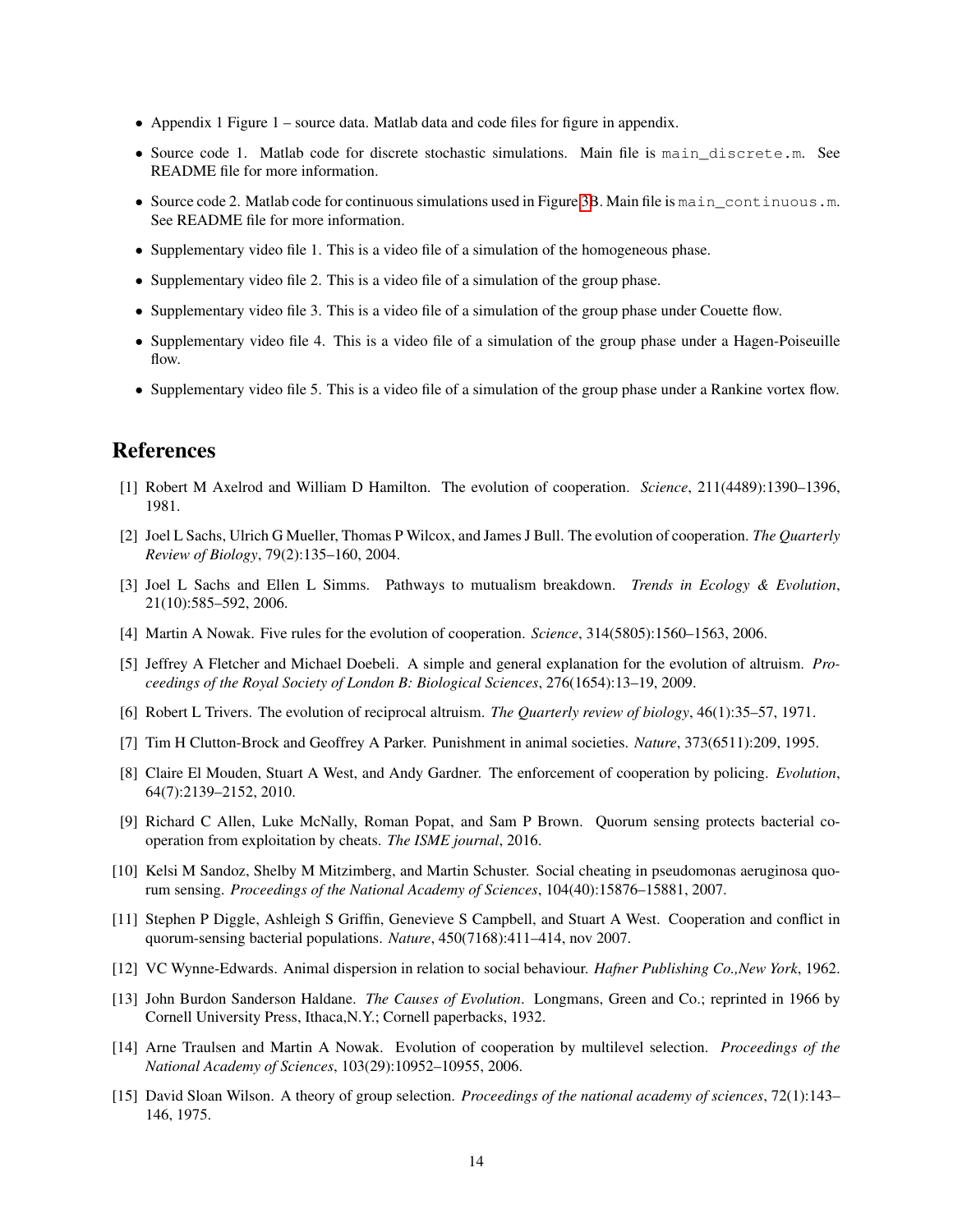- <span id="page-14-0"></span>[16] David Sloan Wilson and Elliott Sober. Reintroducing group selection to the human behavioral sciences. *Behavioral and brain sciences*, 17(04):585–608, 1994.
- <span id="page-14-1"></span>[17] William D Hamilton. The genetical evolution of social behaviour. i. *Journal of theoretical biology*, 7:1–16, 1964.
- <span id="page-14-2"></span>[18] William D Hamilton. The genetical evolution of social behaviour. ii. *Journal of theoretical biology*, 7:17–32, 1964.
- <span id="page-14-3"></span>[19] George Christopher Williams. *Adaptation and Natural Selection.* Princeton (NJ): Princeton University Press, 1966.
- <span id="page-14-4"></span>[20] J. Maynard Smith. Group selection and kin selection. *Nature*, 201:1145–1147, 1964.
- <span id="page-14-5"></span>[21] William D Hamilton. Innate social aptitudes of man: an approach from evolutionary genetics. *Biosocial anthropology*, 53:133–55, 1975.
- <span id="page-14-6"></span>[22] Sebastien Lion, Vincent AA Jansen, and Troy Day. Evolution in structured populations: beyond the kin versus group debate. *Trends in ecology & evolution*, 26(4):193–201, 2011.
- <span id="page-14-7"></span>[23] Peter D Taylor. Altruism in viscous populationsan inclusive fitness model. *Evolutionary ecology*, 6(4):352–356, 1992.
- <span id="page-14-8"></span>[24] David Sloan Wilson, GB Pollock, and Lee A Dugatkin. Can altruism evolve in purely viscous populations? *Evolutionary ecology*, 6(4):331–341, 1992.
- <span id="page-14-9"></span>[25] Andy Gardner and SA West. Demography, altruism, and the benefits of budding. *Journal of evolutionary biology*, 19(5):1707–1716, 2006.
- <span id="page-14-10"></span>[26] Rolf Kümmerli, Andy Gardner, Stuart A West, and Ashleigh S Griffin. Limited dispersal, budding dispersal, and cooperation: an experimental study. *Evolution*, 63(4):939–949, 2009.
- <span id="page-14-11"></span>[27] Gregory B Pollock. Population viscosity and kin selection. *The American Naturalist*, 122(6):817–829, 1983.
- <span id="page-14-12"></span>[28] Keith F Goodnight. The effect of stochastic variation on kin selection in a budding-viscous population. *The American Naturalist*, 140(6):1028–1040, 1992.
- <span id="page-14-13"></span>[29] John K Kelly. The effect of scale dependent processes on kin selection: mating and density regulation. *Theoretical population biology*, 46(1):32–57, 1994.
- <span id="page-14-14"></span>[30] Jos Kramer and Joël Meunier. Kin and multilevel selection in social evolution: a never-ending controversy? *F1000Research*, 5, 2016.
- <span id="page-14-15"></span>[31] Burton Simon, Jeffrey A Fletcher, and Michael Doebeli. Hamilton's rule in multi-level selection models. *Journal of theoretical biology*, 299:55–63, 2012.
- <span id="page-14-16"></span>[32] Burton Simon, Jeffrey A Fletcher, and Michael Doebeli. Towards a general theory of group selection. *Evolution*, 67(6):1561–1572, 2013.
- <span id="page-14-17"></span>[33] Stuart A West, Ashleigh S Griffin, and Andy Gardner. Social semantics: altruism, cooperation, mutualism, strong reciprocity and group selection. *Journal of evolutionary biology*, 20(2):415–432, 2007.
- <span id="page-14-18"></span>[34] Andy Gardner. The genetical theory of multilevel selection. *Journal of evolutionary biology*, 28(2):305–319, 2015.
- <span id="page-14-19"></span>[35] CJ Goodnight. Multilevel selection theory and evidence: a critique of gardner, 2015. *Journal of evolutionary biology*, 28(9):1734–1746, 2015.
- <span id="page-14-20"></span>[36] György Szabó and Gabor Fath. Evolutionary games on graphs. *Physics reports*, 446(4):97–216, 2007.
- <span id="page-14-21"></span>[37] Benjamin Allen, Jeff Gore, and Martin A Nowak. Spatial dilemmas of diffusible public goods. *Elife*, 2:e01169, 2013.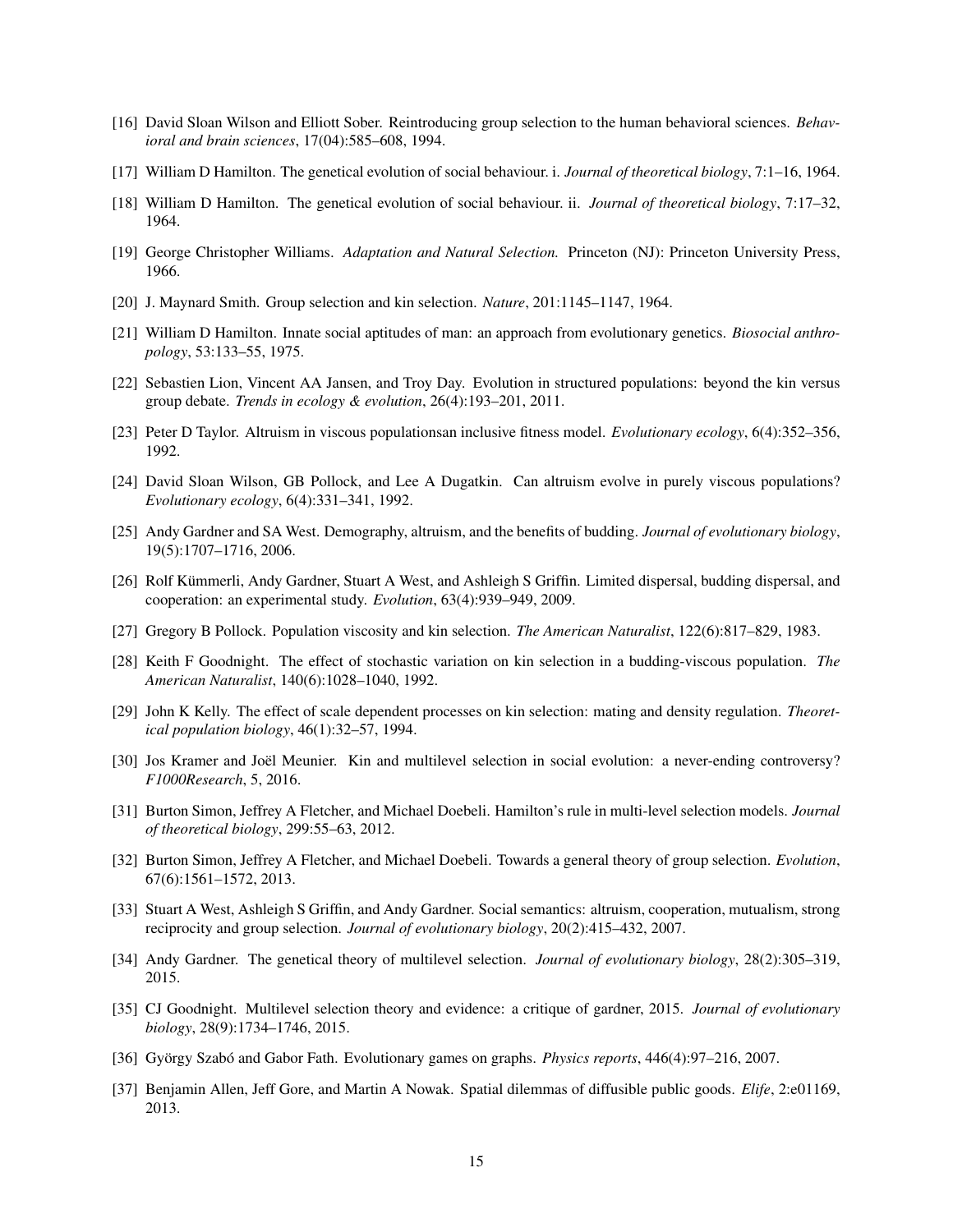- <span id="page-15-0"></span>[38] Martin A Nowak and Karl Sigmund. Evolutionary dynamics of biological games. *Science*, 303(5659):793–799, 2004.
- <span id="page-15-1"></span>[39] Dervis C. Vural, Alexander Isakov, and Mahadevan L. The organization and control of an evolving interdependent population. *Proceedings of the Royal Society, B*, 12(108):20150044, 2015.
- <span id="page-15-2"></span>[40] Alexander B Medvinsky, Sergei V Petrovskii, Irene A Tikhonova, Horst Malchow, and Bai-Lian Li. Spatiotemporal complexity of plankton and fish dynamics. *SIAM review*, 44(3):311–370, 2002.
- <span id="page-15-3"></span>[41] Carey D Nadell, Kevin R Foster, and Joao B Xavier. Emergence of spatial structure in cell groups and the evolution of cooperation. *PLoS Comput Biol*, 6(3):e1000716, 2010.
- <span id="page-15-4"></span>[42] Carey D Nadell, Vanni Bucci, Knut Drescher, Simon A Levin, Bonnie L Bassler, and João B Xavier. Cutting through the complexity of cell collectives. In *Proc. R. Soc. B*, volume 280, page 20122770. The Royal Society, 2013.
- <span id="page-15-5"></span>[43] A Dobay, HC Bagheri, A Messina, R Kümmerli, and DJ Rankin. Interaction effects of cell diffusion, cell density and public goods properties on the evolution of cooperation in digital microbes. *Journal of evolutionary biology*, 27(9):1869–1877, 2014.
- <span id="page-15-6"></span>[44] William W Driscoll and John W Pepper. Theory for the evolution of diffusible external goods. *Evolution*, 64(9):2682–2687, 2010.
- <span id="page-15-7"></span>[45] Joe Yuichiro Wakano, Martin A Nowak, and Christoph Hauert. Spatial dynamics of ecological public goods. *Proceedings of the National Academy of Sciences*, 106(19):7910–7914, 2009.
- <span id="page-15-8"></span>[46] Christoph Hauert, Joe Yuichiro Wakano, and Michael Doebeli. Ecological public goods games: cooperation and bifurcation. *Theoretical population biology*, 73(2):257–263, 2008.
- <span id="page-15-9"></span>[47] Tamas Tel, Alessandro de Moura, Celso Grebogi, and Gyorgy Karolyi. Chemical and biological activity in open flows: A dynamical system approach. *Physics reports*, 413(2):91–196, 2005.
- <span id="page-15-10"></span>[48] Cheryl A Nickerson, C Mark Ott, James W Wilson, Rajee Ramamurthy, and Duane L Pierson. Microbial responses to microgravity and other low-shear environments. *Microbiology and Molecular Biology Reviews*, 68(2):345–361, 2004.
- <span id="page-15-11"></span>[49] Konstantin Valentinovich Koshel' and Sergei Vladimirovich Prants. Chaotic advection in the ocean. *Physics-Uspekhi*, 49(11):1151–1178, 2006.
- <span id="page-15-12"></span>[50] Mathias Sandulescu, Cristóbal López, Emilio Hernández-García, and Ulrike Feudel. Plankton blooms in vortices: The role of biological and hydrodynamic time scales. *arXiv preprint arXiv:0802.3973*, 2008.
- <span id="page-15-13"></span>[51] Gyorgy Karolyi, Aron Pentek, Istvan Scheuring, Tamas Tel, and Zoltan Toroczkai. Chaotic flow: the physics of species coexistence. *Proceedings of the National Academy of Sciences*, 97(25):13661–13665, 2000.
- <span id="page-15-14"></span>[52] Roberto Rusconi, Jeffrey S Guasto, and Roman Stocker. Bacterial transport suppressed by fluid shear. *Nature physics*, 10(3):212–217, 2014.
- <span id="page-15-15"></span>[53] Allison P Berke, Linda Turner, Howard C Berg, and Eric Lauga. Hydrodynamic attraction of swimming microorganisms by surfaces. *Physical Review Letters*, 101(3):038102, 2008.
- <span id="page-15-16"></span>[54] Guanglai Li, James Bensson, Liana Nisimova, Daniel Munger, Panrapee Mahautmr, Jay X Tang, Martin R Maxey, and Yves V Brun. Accumulation of swimming bacteria near a solid surface. *Physical Review E*, 84(4):041932, 2011.
- <span id="page-15-17"></span>[55] John R Taylor and Roman Stocker. Trade-offs of chemotactic foraging in turbulent water. *Science*, 338(6107):675–679, 2012.
- <span id="page-15-18"></span>[56] Simone Pigolotti, Roberto Benzi, Mogens H Jensen, and David R Nelson. Population genetics in compressible flows. *Physical review letters*, 108(12):128102, 2012.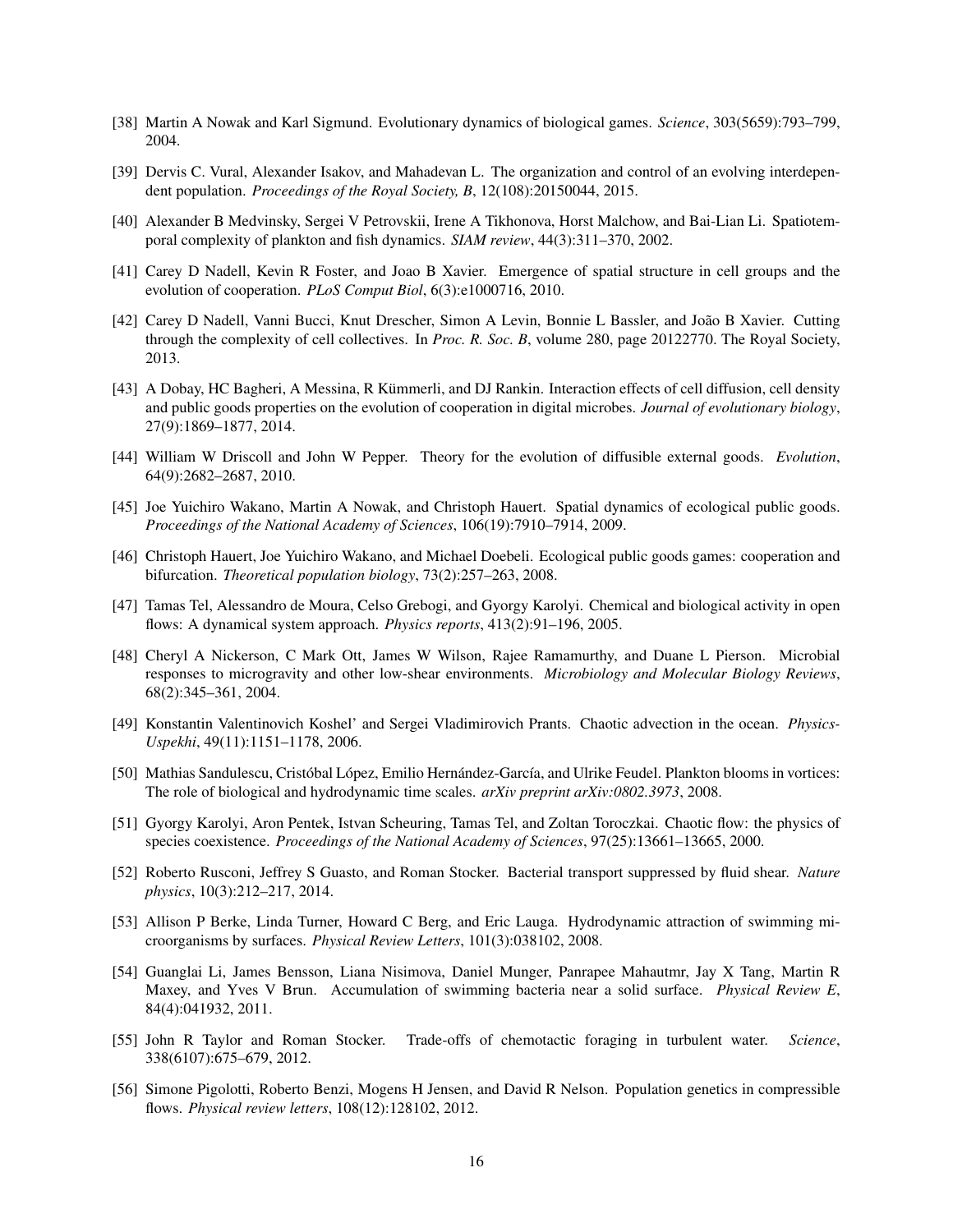- <span id="page-16-0"></span>[57] Prasad Perlekar, Roberto Benzi, David R Nelson, and Federico Toschi. Population dynamics at high reynolds number. *Physical review letters*, 105(14):144501, 2010.
- <span id="page-16-1"></span>[58] Masayasu Mimura, Hideo Sakaguchi, and Mitsugu Matsushita. Reaction–diffusion modelling of bacterial colony patterns. *Physica A: Statistical Mechanics and its Applications*, 282(1):283–303, 2000.
- <span id="page-16-2"></span>[59] Steven D Allison. Cheaters, diffusion and nutrients constrain decomposition by microbial enzymes in spatially structured environments. *Ecology Letters*, 8(6):626–635, 2005.
- <span id="page-16-3"></span>[60] Michael E Hibbing, Clay Fuqua, Matthew R Parsek, and S Brook Peterson. Bacterial competition: surviving and thriving in the microbial jungle. *Nature Reviews Microbiology*, 8(1):15–25, 2010.
- <span id="page-16-4"></span>[61] Knut Drescher, Carey D Nadell, Howard A Stone, Ned S Wingreen, and Bonnie L Bassler. Solutions to the public goods dilemma in bacterial biofilms. *Current Biology*, 24(1):50–55, 2014.
- <span id="page-16-5"></span>[62] Canrong Tian, Zhi Ling, and Zhigui Lin. Turing pattern formation in a predator–prey–mutualist system. *Nonlinear Analysis: Real World Applications*, 12(6):3224–3237, 2011.
- <span id="page-16-6"></span>[63] BI Camara. Waves analysis and spatiotemporal pattern formation of an ecosystem model. *Nonlinear Analysis: Real World Applications*, 12(5):2511–2528, 2011.
- <span id="page-16-7"></span>[64] Martin Baurmann, Thilo Gross, and Ulrike Feudel. Instabilities in spatially extended predator–prey systems: spatio-temporal patterns in the neighborhood of turing–hopf bifurcations. *Journal of Theoretical Biology*, 245(2):220–229, 2007.
- <span id="page-16-8"></span>[65] WG Wilson, WF Morris, and JL Bronstein. Coexistence of mutualists and exploiters on spatial landscapes. *Ecological monographs*, 73(3):397–413, 2003.
- <span id="page-16-9"></span>[66] Eshel Ben-Jacob, Ofer Schochet, Adam Tenenbaum, Inon Cohen, Andras Czirok, and Tamas Vicsek. Generic modelling of cooperative growth patterns in bacterial colonies. *Nature*, 368(6466):46–49, 1994.
- <span id="page-16-10"></span>[67] Xie Chang-Li, Tang Hou-Kuhan, Song Zhau-Hua, Qu Song-Sheng, Liao Yao-Ting, and Liu Hai-Shui. Microcalorimetric study of bacterial growth. *Thermochimica Acta*, 123:33–41, 1988.
- <span id="page-16-11"></span>[68] Paul B Rainey and Katrina Rainey. Evolution of cooperation and conflict in experimental bacterial populations. *Nature*, 425(6953):72–74, 2003.
- <span id="page-16-12"></span>[69] Martin A Nowak and Robert M May. Evolutionary games and spatial chaos. *Nature*, 359(6398):826–829, 1992.
- <span id="page-16-13"></span>[70] John S Chuang, Olivier Rivoire, and Stanislas Leibler. Simpson's paradox in a synthetic microbial system. *Science*, 323(5911):272–275, 2009.
- <span id="page-16-14"></span>[71] Jacques Monod. The growth of bacterial cultures. *Annual Reviews in Microbiology*, 3(1):371–394, 1949.
- <span id="page-16-15"></span>[72] Alan Mathison Turing. The chemical basis of morphogenesis. *Bulletin of mathematical biology*, 52(1-2):153– 197, 1990.
- <span id="page-16-16"></span>[73] Richard Durrett and Simon Levin. The importance of being discrete (and spatial). *Theoretical population biology*, 46(3):363–394, 1994.
- <span id="page-16-17"></span>[74] Sebastien Lion and Minus van Baalen. Self-structuring in spatial evolutionary ecology. *Ecology Letters*, 11(3):277–295, 2008.
- <span id="page-16-18"></span>[75] Dervis C. Vural, Greg Morrison, and Mahadevan L. Aging in complex interdependency networks. *Physical Review E*, 89(2):022811, 2014.
- <span id="page-16-19"></span>[76] Yeong-Chul Kim. Diffusivity of bacteria. *Korean Journal of Chemical Engineering*, 13(3):282–287, 1996.
- <span id="page-16-20"></span>[77] Youguang Ma, Chunying Zhu, Peisheng Ma, and KT Yu. Studies on the diffusion coefficients of amino acids in aqueous solutions. *Journal of Chemical & Engineering Data*, 50(4):1192–1196, 2005.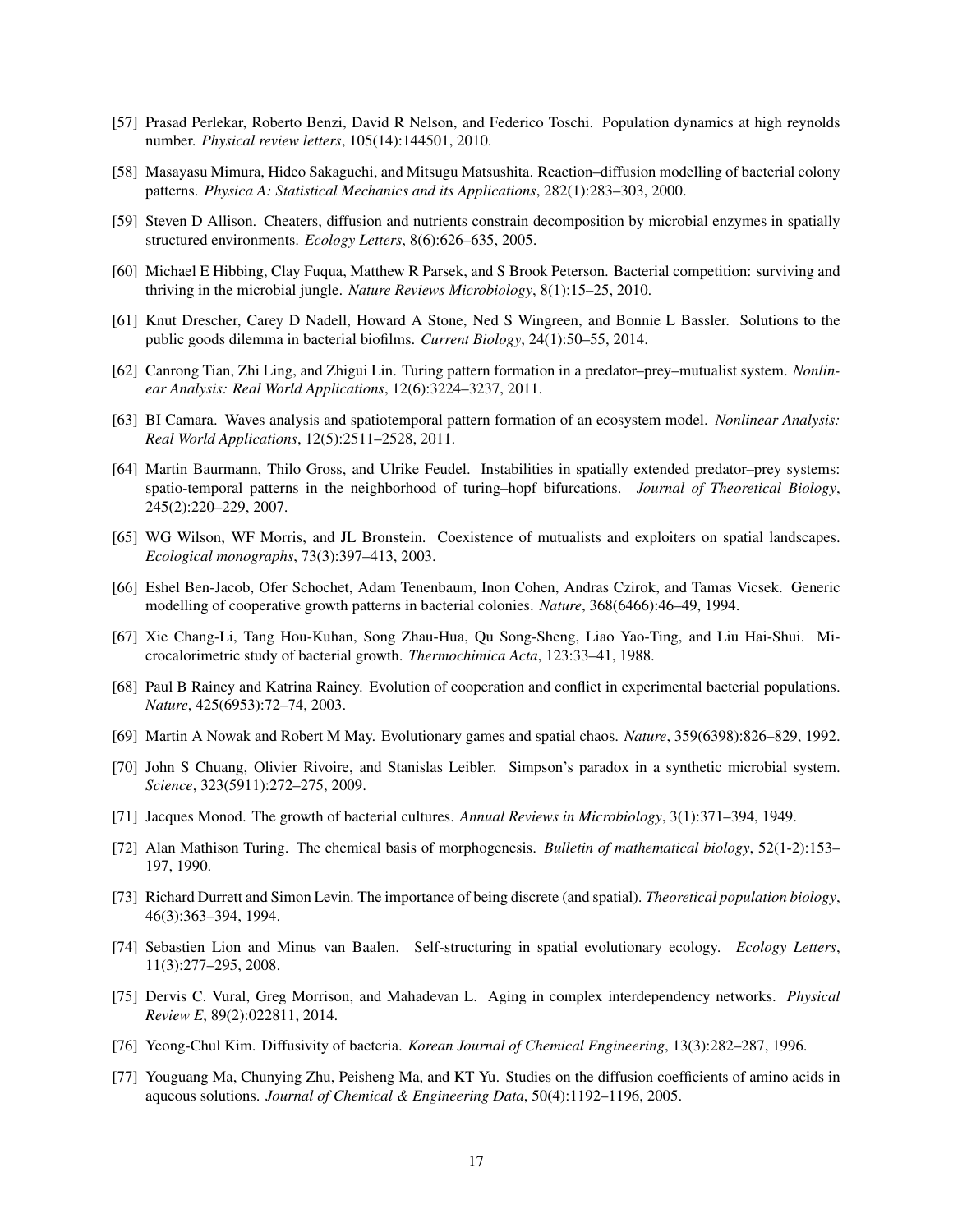### <span id="page-17-0"></span>Appendix

Here we describe a number of simplifying assumptions and following mathematical analysis that allow us to make sense of our simulation results, both qualitatively and quantitatively. Our approach is the standard Turing analysis commonly used to describe pattern formation in reaction diffusion systems. We first obtain a steady state solution, i.e. find out the population density and concentration of the public good and waste compound that leads to an equilibrium state. We then linearize the system around this equilibrium, and find out what kind of perturbations destabilize this equilibrium. The spotty patterns that form upon destabilization biologically correspond to cooperating microbial communities, the size of which we obtain in terms of system parameters. Our analytical outcomes are compared to discrete simulations in Figure [3.](#page-5-0)

Our simulations start with the whole population having a given secretion rate. The Turing analysis conducted below is then to find the group size and reproduction rate with this secretion rate.



Figure A.1: Secretion rate distributions of groups under different shear rates Microbes are grouped by their position in space and the distribution of their secretion rates is plotted. Simulations were started with a secretion rate of 100 and random mutations were allowed to change the secretion rate of individual microbes. Distributions are given by looking at 10 simulations for each shear rate after a duration of  $2.0 \times 10^5$  s. (A) With no shear, there are very few groups left at the chosen time and these will eventually go extinct. Cheaters have taken over these groups and individual groups are homogeneous in secretion rate. (B) With some added shear, groups are better able to beat cheating mutations, but the bulk of the distribution is still at lower secretion rates. (C) At higher shear rates there are more groups centered at a higher secretion rate due to shear augmented group fragmentation. In all cases, groups that initially start off with a heterogeneous population quickly become homogeneous, as seen by the delta peaks in the distributions. Each peak corresponds to a group. In the larger population however, groups of different secretion rates can and do coexist, as seen by the distribution of the peaks. In this case we can still analyze individual groups by looking at their secretion rate. The Matlab code and data for this figure is provided in *[Appendix 1 Figure 1 – source](#page-12-0) [data](#page-12-0)*.

We also observe in our simulations, that groups are typically homogeneous in terms of secretion rate; i.e. once a cheating mutation occurs in a group, it fixates and quickly takes over the group, on a time scale much quicker than the group fragmentation (*[Appendix 1 Figure 1](#page-17-0)*). In other words, while the populations in different groups may have different secretion rates, the secretion rate within one group is approximately uniform. We can therefore simplify our equations to determine the spatial structure of a group in terms of the secretion rate of its constituents, even after mutations occur.

To determine the native group size and reproduction rate (i.e. when there is no shear and mutation) we can now write down a simplified set of equations,

$$
\frac{\partial n}{\partial t} = d_b \nabla^2 n + n \left[ \alpha_1 \frac{c_1}{c_1 + k_1} - \alpha_2 \frac{c_2}{c_2 + k_2} - \beta_1 s_1 \right]
$$
(6)

$$
\frac{\partial c_1}{\partial t} = d_1 \nabla^2 c_1 + n s_1 - \lambda_1 c_1,\tag{7}
$$

$$
\frac{\partial c_2}{\partial t} = d_2 \nabla^2 c_2 + n s_2 - \lambda_2 c_2. \tag{8}
$$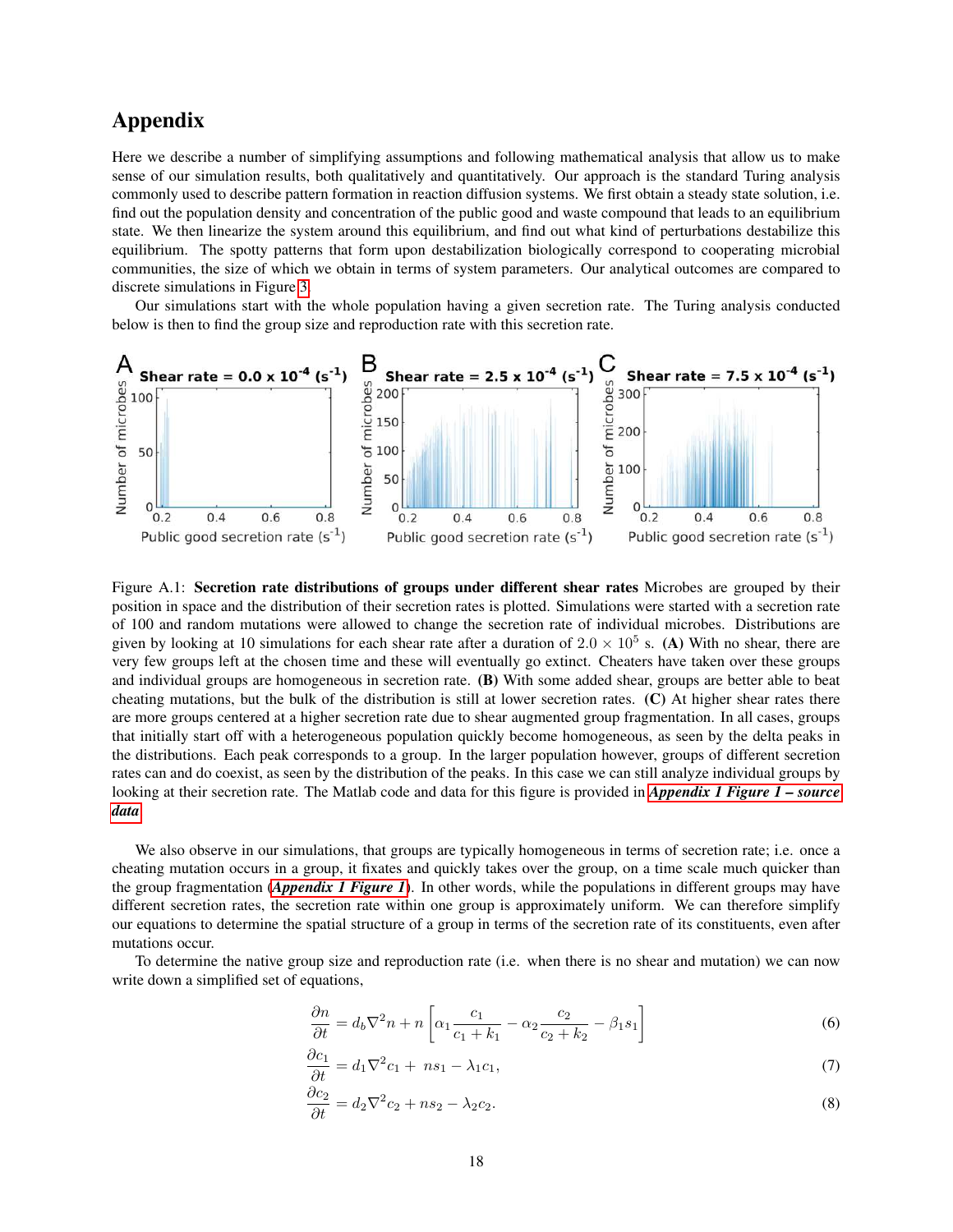Through some rescaling, we can non-dimensionalize the system. If we define the rescaled variables as

$$
\vec{x} \leftarrow \vec{x} \sqrt{\frac{\lambda_1}{d_b}}, \qquad t \leftarrow \lambda_1 t, \qquad c_{\alpha} \leftarrow \frac{c_{\alpha}}{k_{\alpha}}, \qquad d_{\alpha} \leftarrow \frac{d_{\alpha}}{d_b},
$$
\n
$$
s_{\alpha} \leftarrow \frac{s_{\alpha}}{k_{\alpha}\lambda_{\alpha}}, \qquad \mu \leftarrow (k_1 \lambda_1)^2 \mu, \qquad \alpha_1 \leftarrow \frac{\alpha_1}{\lambda_1}, \qquad \alpha_2 \leftarrow \frac{\alpha_2}{\lambda_1},
$$

$$
\beta_1 \leftarrow \beta_1 k_1, \qquad \vec{v} \leftarrow \vec{v} \sqrt{\frac{1}{\lambda_1 d_b}}, \qquad \sigma \leftarrow \frac{\lambda_2}{\lambda_1}, \qquad (9)
$$

then our equations become,

$$
\frac{\partial n}{\partial t} = \nabla^2 n + n \left[ \alpha_1 \frac{c_1}{c_1 + 1} - \alpha_2 \frac{c_2}{c_2 + 1} - \beta_1 s_1 \right],\tag{10}
$$

$$
\frac{\partial c_1}{\partial t} = d_1 \nabla^2 c_1 + n s_1 - c_1,\tag{11}
$$

$$
\frac{\partial c_2}{\partial t} = d_2 \nabla^2 c_2 + n \sigma s_2 - \sigma c_2. \tag{12}
$$

We will now obtain steady states and conditions for linear stability. We first obtain the steady states in the absence of diffusion and investigate the stability of the system. The steady states are given by

$$
n\left[\alpha_1 \frac{c_1}{c_1+1} - \alpha_2 \frac{c_2}{c_2+1} - \beta_1 s_1\right] = ns_1 - c_1 = n\sigma s_2 - \sigma c_2 = 0.
$$

This gives, either the trivial solution  $n^* = c_1^* = c_2^* = 0$ , or the solutions:

$$
c_{\alpha}^* = n^* s_{\alpha},
$$
  $n^* = \frac{-b \pm \sqrt{b^2 - 4ac}}{2a},$ 

where  $a = (\alpha_1 - \alpha_2 - \beta_1 s_1)s_1 s_2$ ,  $b = \alpha_1 s_1 - \alpha_2 s_2 - \beta_1 s_1 (s_1 + s_2)$ , and  $c = -\beta_1 s_1$ . For this to be a sensible solution, we require  $n^*$  to be real and positive. This also imposes conditions on the system parameters.

Next, we establish the local stability of this solution by perturbing the system away from the steady state and expand up to first order. We take the perturbation  $\mathbf{w} = (n, c_1, c_2)^T - (n^*, c_1^*, c_2^*)^T$ , and substitute it into our system to get the linear system

$$
\frac{\partial}{\partial t}\mathbf{w} = A\mathbf{w}.\tag{13}
$$

With the stability matrix, A, given as,

$$
A = \begin{pmatrix} 0 & f_1 & f_2 \\ s_1 & -1 & 0 \\ \sigma s_2 & 0 & -\sigma \end{pmatrix},
$$
 (14)

where

$$
f_1 = \frac{\alpha_1 n^*}{(n^* s_1 + 1)^2} \qquad \qquad f_2 = -\frac{\alpha_2 n^*}{(n^* s_2 + 1)^2}.
$$

The system is stable if the eigenvalues,  $\Lambda$  of this matrix have a negative real part. The characteristic polynomial for the eigenvalues is given as  $\Lambda^3 + A_0 \Lambda^2 + B_0 \Lambda + C_0 = 0$ , where

$$
A_0 = 1 + \sigma,
$$
  
\n
$$
B_0 = \sigma - f_1 s_1 - f_2 s_2 \sigma,
$$
  
\n
$$
C_0 = -\sigma (f_1 s_1 + f_2 s_2).
$$